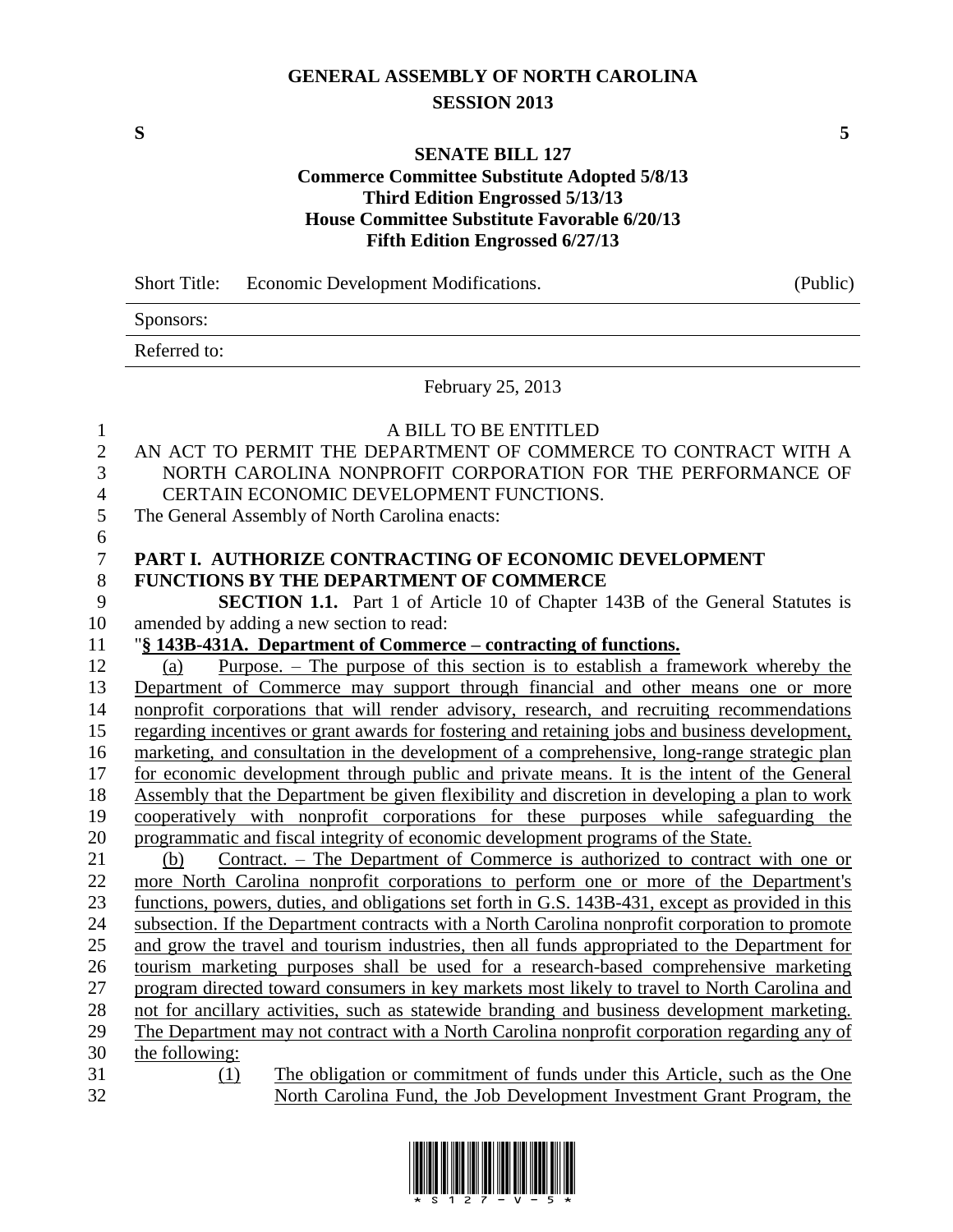|                  | <b>Session 2013</b><br><b>General Assembly Of North Carolina</b>                                  |
|------------------|---------------------------------------------------------------------------------------------------|
|                  | Industrial Development Fund, or the Job Maintenance and Capital                                   |
|                  | Development Fund, by a North Carolina nonprofit corporation.                                      |
| (2)              | The Division of Employment Security, including the administration of                              |
|                  | unemployment insurance.                                                                           |
| <u>(3)</u>       | The functions set forth in G.S. $143B-431(a)(2)$ .                                                |
| (4)              | The administration of funds or grants received from the federal government                        |
|                  | or its agencies.                                                                                  |
| (c)              | <u> Oversight. – There is established the Economic Development Oversight Committee,</u>           |
|                  | which is a Board as that term is defined in G.S. 138A-3 of the State Government Ethics Act.       |
|                  | The Committee shall consist of seven ex officio members as follows: the Secretary of              |
|                  | Commerce as Chair of the Committee, the Secretary of Transportation, the Secretary of             |
|                  | Environment and Natural Resources, the Secretary of Revenue, the Director of the Office of        |
|                  | State Budget and Management, one member appointed by the Speaker of the House of                  |
|                  | Representatives, and one member appointed by the President Pro Tempore of the Senate.             |
|                  | The members of the Committee who are appointed by the Speaker of the House of                     |
|                  | Representatives or by the President Pro Tempore of the Senate may not be members of the           |
|                  | General Assembly. The Committee shall meet at least quarterly upon the call of the chair. The     |
|                  | duties of the Committee shall include all of the following:                                       |
| (1)              | Monitoring and oversight of the performance of a contract entered into                            |
|                  | pursuant to this section by the Department with a North Carolina nonprofit                        |
|                  | corporation.                                                                                      |
| (2)              | Receiving, reviewing, and referring complaints regarding the contract or the                      |
|                  | performance of the nonprofit corporation, as appropriate.                                         |
| (3)              | Requesting enforcement of the contract by the Attorney General or the                             |
|                  | Department.                                                                                       |
| $\left(4\right)$ | Auditing, at least biennially, either by use of the State Auditor or internal                     |
|                  | auditors of the Department, of the records of a North Carolina nonprofit                          |
|                  | corporation with which the Department has contracted pursuant to this                             |
|                  | section during and after the term of the contract to verify data affecting                        |
|                  | performance and reports.                                                                          |
| (5)              | Coordination of economic development grant programs of the State between                          |
|                  | the Department of Commerce, the Department of Transportation, and the                             |
|                  | Department of Environment and Natural Resources.                                                  |
| (6)              | Any other duties deemed necessary by the Committee.                                               |
| (d)              | Limitations. – Prior to contracting with a North Carolina nonprofit corporation                   |
|                  | pursuant to this section and in order for a North Carolina nonprofit corporation to receive State |
|                  | funds, the following conditions shall be met:                                                     |
| (1)              | At least 45 days prior to entering into or amending in a nontechnical manner                      |
|                  | a contract authorized by this section, the Department shall submit the                            |
|                  | contract or amendment, along with a detailed explanation of the contract or                       |
|                  | amendment, to the Joint Legislative Commission on Governmental                                    |
|                  | Operations and the Fiscal Research Division.                                                      |
| (2)              | The North Carolina nonprofit corporation adheres to the following                                 |
|                  | governance provisions related to its governing board:                                             |
|                  | The board shall be composed of 15 voting members, as follows: eight<br>a.                         |
|                  | members and the chair appointed by the Governor, three members                                    |
|                  | appointed by the Speaker of the House of Representatives, and three                               |
|                  | members appointed by the President Pro Tempore of the Senate. The                                 |
|                  | nine members appointed by the Governor shall reflect the diversity of                             |
|                  | the State's geography, and each member appointed by the Governor                                  |
|                  | shall have expertise in one or more of the following areas:                                       |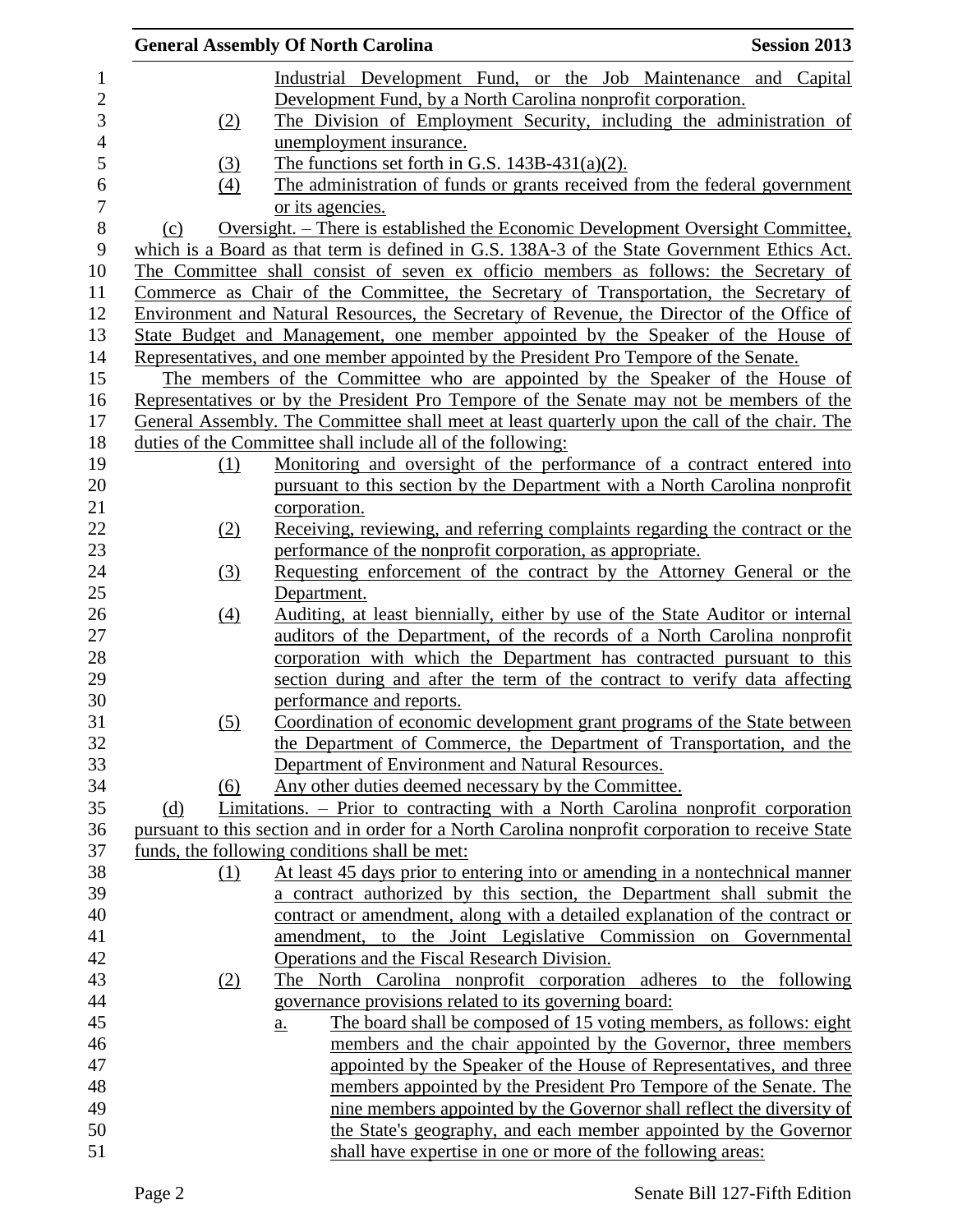| <b>General Assembly Of North Carolina</b> |                                                                  | <b>Session 2013</b>                                                      |
|-------------------------------------------|------------------------------------------------------------------|--------------------------------------------------------------------------|
|                                           | <u>1.</u>                                                        | Agribusiness, as recommended by the Commissioner of                      |
|                                           | Agriculture.                                                     |                                                                          |
|                                           | Financial Services.                                              |                                                                          |
|                                           | <b>Information Technology.</b>                                   |                                                                          |
|                                           | Biotechnology or Life Sciences.                                  |                                                                          |
|                                           | Energy.                                                          |                                                                          |
|                                           | Manufacturing.                                                   |                                                                          |
|                                           | $\frac{2.3 \pm 4.5}{5.6 \pm 2.8}$<br><b>Military or Defense.</b> |                                                                          |
|                                           |                                                                  | Tourism, as jointly recommended by the North Carolina                    |
|                                           |                                                                  | Travel and Tourism Coalition and the North Carolina Travel               |
|                                           | <b>Industry Association.</b>                                     |                                                                          |
|                                           | Retail, Distribution, and Logistics.<br><u>9.</u>                |                                                                          |
| <u>b.</u>                                 |                                                                  | Of the three members appointed by the Speaker of the House of            |
|                                           |                                                                  | Representatives, no more than one shall be from a metropolitan area,     |
|                                           |                                                                  | and one shall be on the recommendation of the North Carolina             |
|                                           | Chamber of Commerce.                                             |                                                                          |
|                                           |                                                                  | Of the three members appointed by the President Pro Tempore of the       |
| $\underline{c}$ .                         |                                                                  |                                                                          |
|                                           |                                                                  | Senate, no more than one shall be from a metropolitan area, and one      |
|                                           |                                                                  | shall be on the recommendation of the North Carolina Federation of       |
|                                           | Independent Businesses.                                          |                                                                          |
| <u>d.</u>                                 |                                                                  | No member of the board may take any official action or use the           |
|                                           |                                                                  | member's official position to profit in any manner the board             |
|                                           |                                                                  | member's immediate family, a business with which the board               |
|                                           |                                                                  | member or the board member's immediate family has a business             |
|                                           |                                                                  | association, or a client of the board member or the board member's       |
|                                           |                                                                  | immediate family with whom the board member, or the board                |
|                                           |                                                                  | member's immediate family, has an existing business relationship for     |
|                                           |                                                                  | matters before the board. No board member shall attempt to profit        |
|                                           |                                                                  | from a proposed project of the Department if the profit is greater than  |
|                                           |                                                                  | that which would be realized by other persons living in the area         |
|                                           |                                                                  | where the project is located. If the profit under this subsection would  |
|                                           |                                                                  | be greater for the board member than other persons living in the area    |
|                                           |                                                                  | where the project is located, not only shall the member abstain from     |
|                                           |                                                                  | voting on that issue, but once the conflict of interest is apparent, the |
|                                           |                                                                  | member shall not discuss the project with any other board member or      |
|                                           |                                                                  | other officer or employee of the Department except to state that a       |
|                                           |                                                                  | conflict of interest exists. Under this sub-subdivision, a board         |
|                                           |                                                                  | member is presumed to profit if the profit would be realized by a        |
|                                           |                                                                  | board member's immediate family, a business with which the board         |
|                                           |                                                                  | member or the board member's immediate family has a business             |
|                                           |                                                                  | association, or a client of the board member or the board member's       |
|                                           |                                                                  | immediate family with whom the board member, or the board                |
|                                           |                                                                  | member's immediate family, has an existing business relationship for     |
|                                           |                                                                  | matters before the board. No board member, in contemplation of           |
|                                           |                                                                  | official action by the board member, by the board, or in reliance on     |
|                                           |                                                                  | information that was made known to the board member in the board         |
|                                           |                                                                  | member's official capacity and that has not been made public, shall      |
|                                           |                                                                  | (i) acquire a pecuniary interest in any property, transaction, or        |
|                                           |                                                                  | enterprise or gain any pecuniary benefit that may be affected by such    |
|                                           |                                                                  | information or official action or (ii) intentionally aid another to do   |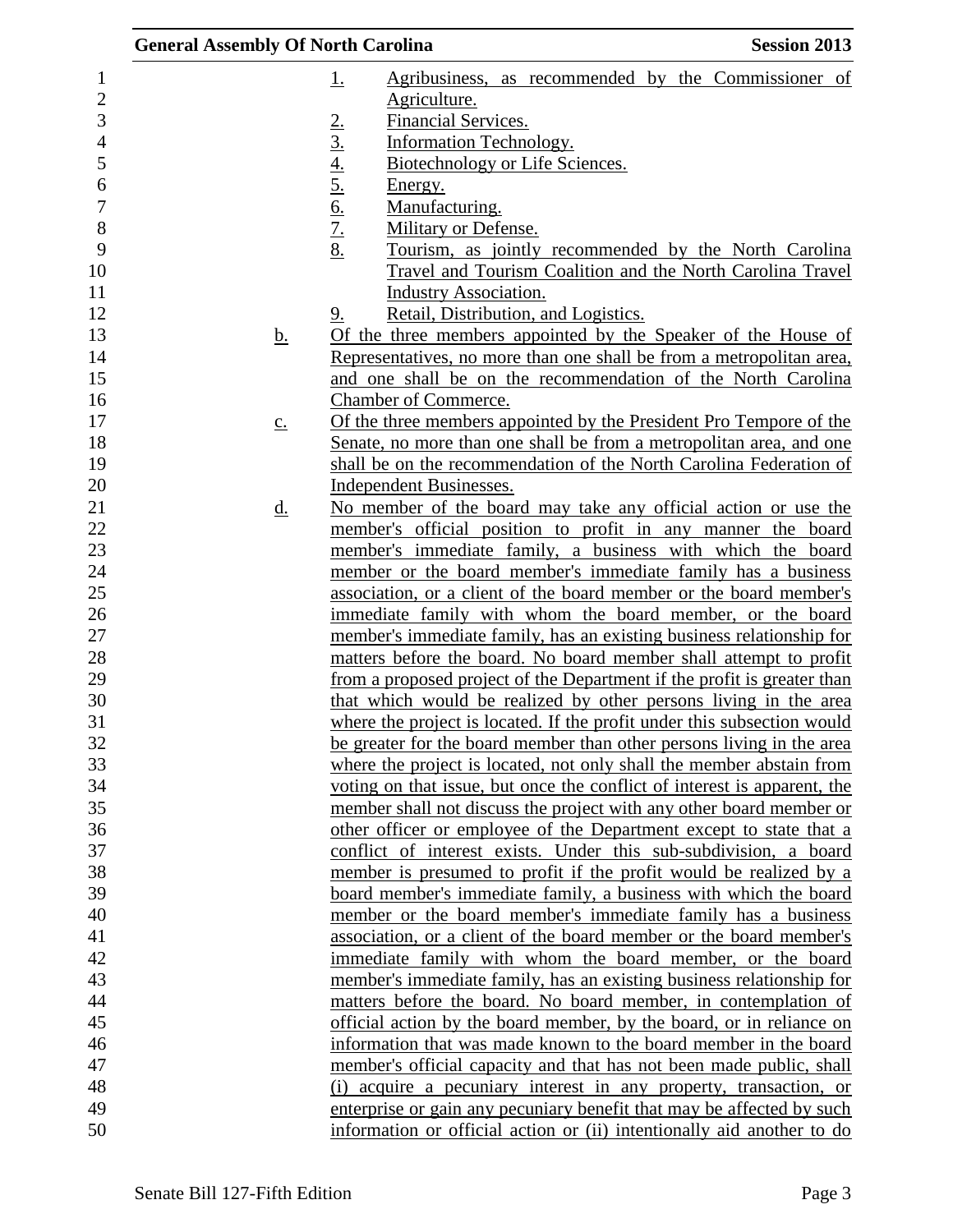| <b>General Assembly Of North Carolina</b> |               |               |                                                                                                                                                          | <b>Session 2013</b> |
|-------------------------------------------|---------------|---------------|----------------------------------------------------------------------------------------------------------------------------------------------------------|---------------------|
|                                           |               |               | any of the above acts. As used in this sub-subdivision, the following                                                                                    |                     |
|                                           |               |               | terms mean:                                                                                                                                              |                     |
|                                           |               | <u>1.</u>     | <u>Board. – The governing board of a nonprofit corporation with</u>                                                                                      |                     |
|                                           |               |               | which the Department contracts pursuant to this section.                                                                                                 |                     |
|                                           |               |               | Board member. - A member of the board.                                                                                                                   |                     |
|                                           |               | $\frac{2}{3}$ | <u>Business association. <math>-</math> A director, employee, officer, or</u>                                                                            |                     |
|                                           |               |               | partner of a business entity, or owner of more than ten percent                                                                                          |                     |
|                                           |               |               | (10%) interest in any business entity.                                                                                                                   |                     |
|                                           |               |               | Department. – The Department of Commerce.                                                                                                                |                     |
|                                           |               | $\frac{4}{5}$ | Immediate family. - Spouse, children, parents, brothers, and                                                                                             |                     |
|                                           |               |               | sisters.                                                                                                                                                 |                     |
|                                           |               | <u>6.</u>     | Official action. - Actions taken while a board member related                                                                                            |                     |
|                                           |               |               | to or in connection with the person's duties as a board                                                                                                  |                     |
|                                           |               |               | member, including, but not limited to, voting on matters                                                                                                 |                     |
|                                           |               |               | before the board, proposing or objecting to proposals for                                                                                                |                     |
|                                           |               |               | economic development actions by the Department or the                                                                                                    |                     |
|                                           |               |               | board, discussing economic development matters with other                                                                                                |                     |
|                                           |               |               | board members or Department staff or employees in an effort                                                                                              |                     |
|                                           |               |               | to further the matter after the conflict of interest has been                                                                                            |                     |
|                                           |               |               | discovered, or taking actions in the course and scope of the                                                                                             |                     |
|                                           |               |               | position as a board member and actions leading to or resulting                                                                                           |                     |
|                                           |               |               | in profit.                                                                                                                                               |                     |
|                                           |               | <u>7.</u>     | <u>Profit. – Receive monetary or economic gain or benefit,</u>                                                                                           |                     |
|                                           |               |               | including an increase in value whether or not recognized by                                                                                              |                     |
|                                           |               |               | sale or trade.                                                                                                                                           |                     |
|                                           | $\frac{e}{f}$ |               | No State officer or employee may serve on the board.                                                                                                     |                     |
|                                           |               |               | The board shall meet at least quarterly at the call of its chair. Each                                                                                   |                     |
|                                           |               |               | quarter and upon request, the board shall report to the Chair of the                                                                                     |                     |
|                                           |               |               | Economic Development Oversight Committee on the progress of the                                                                                          |                     |
|                                           |               |               | State's economic development.                                                                                                                            |                     |
| (3)                                       |               |               | The amount of State funds that may be used for the annual salary of any one                                                                              |                     |
|                                           |               |               | employee of a corporation shall not exceed the amount most recently set by                                                                               |                     |
|                                           |               |               | the General Assembly in a Current Operations Appropriations Act.                                                                                         |                     |
| (e)                                       |               |               | Mandatory Contract Terms. - Any contract entered into under this section must                                                                            |                     |
| include all of the following:             |               |               |                                                                                                                                                          |                     |
| (1)                                       |               |               | A provision requiring the corporation provide to the Joint Legislative                                                                                   |                     |
|                                           |               |               | Economic Development and Global Engagement Oversight Committee, the                                                                                      |                     |
|                                           |               |               | Department of Commerce, and the Fiscal Research Division a copy of the<br>corporation's annual audited financial statement within seven days of          |                     |
|                                           |               |               | issuance of the statement.                                                                                                                               |                     |
|                                           |               |               | A provision requiring the corporation to provide, by September 1 of each                                                                                 |                     |
| (2)                                       |               |               |                                                                                                                                                          |                     |
|                                           |               |               | year, and more frequently as requested, a report to the Department on prior<br>State fiscal year program activities, objectives, and accomplishments and |                     |
|                                           |               |               | prior State fiscal year itemized expenditures and fund sources. The report                                                                               |                     |
|                                           |               |               | shall also include (i) jobs anticipated to result and actually resulting from                                                                            |                     |
|                                           |               |               | efforts of the nonprofit corporation, (ii) developed performance metrics of                                                                              |                     |
|                                           |               |               | economic development functions, itemized by county, by development tier                                                                                  |                     |
|                                           |               |               | area designation, as defined by G.S. 143B-437.08, and by Collaboration for                                                                               |                     |
|                                           |               |               | Prosperity Zone created pursuant to G.S. 143B-28.1, and (iii) any proposed                                                                               |                     |
|                                           |               |               | amendments to the areas of expertise required to be represented on the                                                                                   |                     |
|                                           |               |               | governing board of the corporation.                                                                                                                      |                     |
|                                           |               |               |                                                                                                                                                          |                     |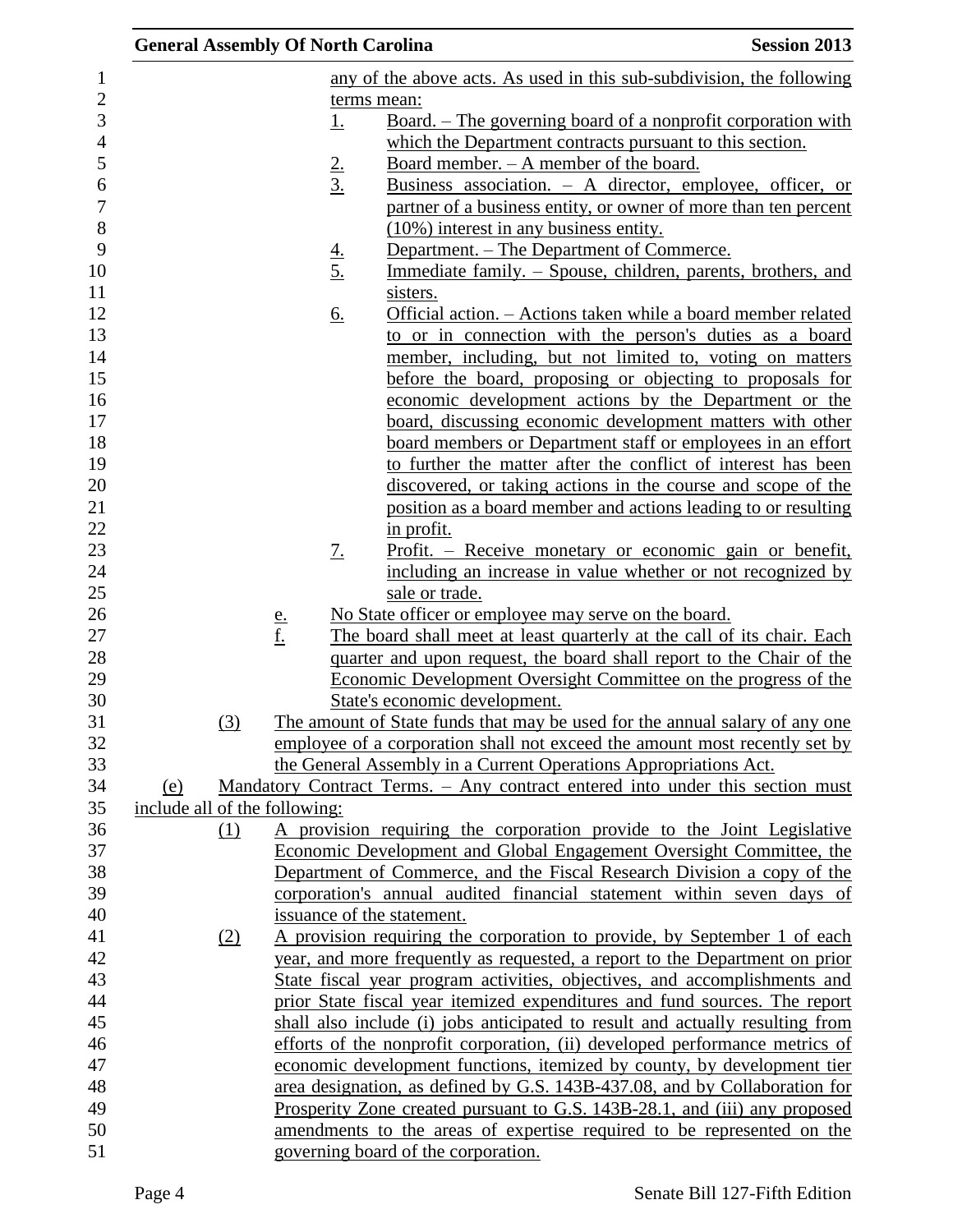|                       | <b>General Assembly Of North Carolina</b>                                                                                                                                      | <b>Session 2013</b> |
|-----------------------|--------------------------------------------------------------------------------------------------------------------------------------------------------------------------------|---------------------|
| (3)                   | A provision providing that, upon termination of the contract or a request by                                                                                                   |                     |
|                       | the Department of enforcement of the contract by the Attorney General, or                                                                                                      |                     |
|                       | upon action of the General Assembly repealing the charter of a nonprofit                                                                                                       |                     |
|                       | corporation with which the Department has contracted under this section and                                                                                                    |                     |
|                       | to which the Department has provided assets or funds, all assets and funds of                                                                                                  |                     |
|                       | the nonprofit corporation, including financial and operational records and the                                                                                                 |                     |
|                       | right to receive future funds pursuant to the contract, will be returned to the                                                                                                |                     |
|                       | Department <u>for economic development</u> purposes. For purposes of this                                                                                                      |                     |
|                       | subdivision, assets and funds of the nonprofit corporation include assets and                                                                                                  |                     |
|                       | funds of any subsidiary or affiliate of the nonprofit corporation. An affiliate                                                                                                |                     |
|                       | of the nonprofit corporation exists when both are directly or indirectly                                                                                                       |                     |
|                       | controlled by the same parent corporation or by the same or associated                                                                                                         |                     |
|                       | financial interests by stock ownership, interlocking directors, or by any other                                                                                                |                     |
|                       | means whatsoever, whether the control is direct or through one or more                                                                                                         |                     |
|                       | subsidiary, affiliated, or controlled corporations.                                                                                                                            |                     |
| (4)                   | A provision providing that any recommendation or advice to the Department                                                                                                      |                     |
|                       | be accompanied by a statement indicating whether the corporation or any                                                                                                        |                     |
|                       | affiliated member of the corporation has received, directly or indirectly, any                                                                                                 |                     |
|                       | gift, contribution, or item or service of value for which fair market value was                                                                                                |                     |
|                       | not paid if such was received from an entity that is the subject of the                                                                                                        |                     |
|                       | recommendation or advice. The statement shall also include the amount and                                                                                                      |                     |
|                       | date of each gift, contribution, or item or service of value received.                                                                                                         |                     |
| (5)                   | A certification by the North Carolina nonprofit corporation that it is in                                                                                                      |                     |
|                       | compliance with the requirements of Chapter 55A of the General Statutes.                                                                                                       |                     |
| (6)                   | A provision providing that the corporation shall adopt and publish a                                                                                                           |                     |
|                       | <u>resolution or policy containing a code of ethics to guide actions by the</u>                                                                                                |                     |
|                       | governing board members in the performance of the member's duties as a                                                                                                         |                     |
|                       | member of that governing board. The resolution or policy required by this                                                                                                      |                     |
|                       | subdivision shall address at least all of the following:                                                                                                                       |                     |
|                       | The need to obey all applicable laws regarding actions taken as a<br>$\underline{a}$ .                                                                                         |                     |
|                       | board member.                                                                                                                                                                  |                     |
|                       | <u>b.</u><br>The need to uphold the integrity and independence of the board.                                                                                                   |                     |
|                       | The need to avoid impropriety in the exercise of the board member's<br>$\underline{c}$ .                                                                                       |                     |
|                       | duties.                                                                                                                                                                        |                     |
|                       | The need to faithfully perform the board member's duties.<br><u>d.</u>                                                                                                         |                     |
|                       | The need to conduct the affairs of the governing board in an open<br>e.                                                                                                        |                     |
|                       | and public manner and to avoid conflicts of interest.                                                                                                                          |                     |
| (f)                   | Report. $-$ By September 30 of each year, and more frequently as requested, the                                                                                                |                     |
|                       | Department shall submit a report to the Joint Legislative Commission on Governmental<br>Operations, the Joint Legislative Economic Development and Global Engagement Oversight |                     |
|                       | Committee, and the Fiscal Research Division on any performance for which the Department                                                                                        |                     |
|                       | has contracted pursuant to this section. The report shall contain, at a minimum, a copy of the                                                                                 |                     |
|                       | most recent report required by the Department pursuant subdivision (2) of subsection (e) of this                                                                               |                     |
|                       | section, an executive summary of that report, a listing of each entity to which the nonprofit                                                                                  |                     |
|                       | corporation has recommended awarding funds and the amount of funds recommended to be                                                                                           |                     |
|                       | awarded, and any other information the Secretary determines is necessary or that is specifically                                                                               |                     |
| requested in writing. |                                                                                                                                                                                |                     |
| (g)                   | Public Information. - A North Carolina nonprofit corporation with which the                                                                                                    |                     |
|                       | Department contracts pursuant to this section is subject to the requirements of Chapter 132 and                                                                                |                     |
|                       | Article 33C of Chapter 143 of the General Statutes for meetings in which the corporation                                                                                       |                     |
|                       | recommends a grant of State funds."                                                                                                                                            |                     |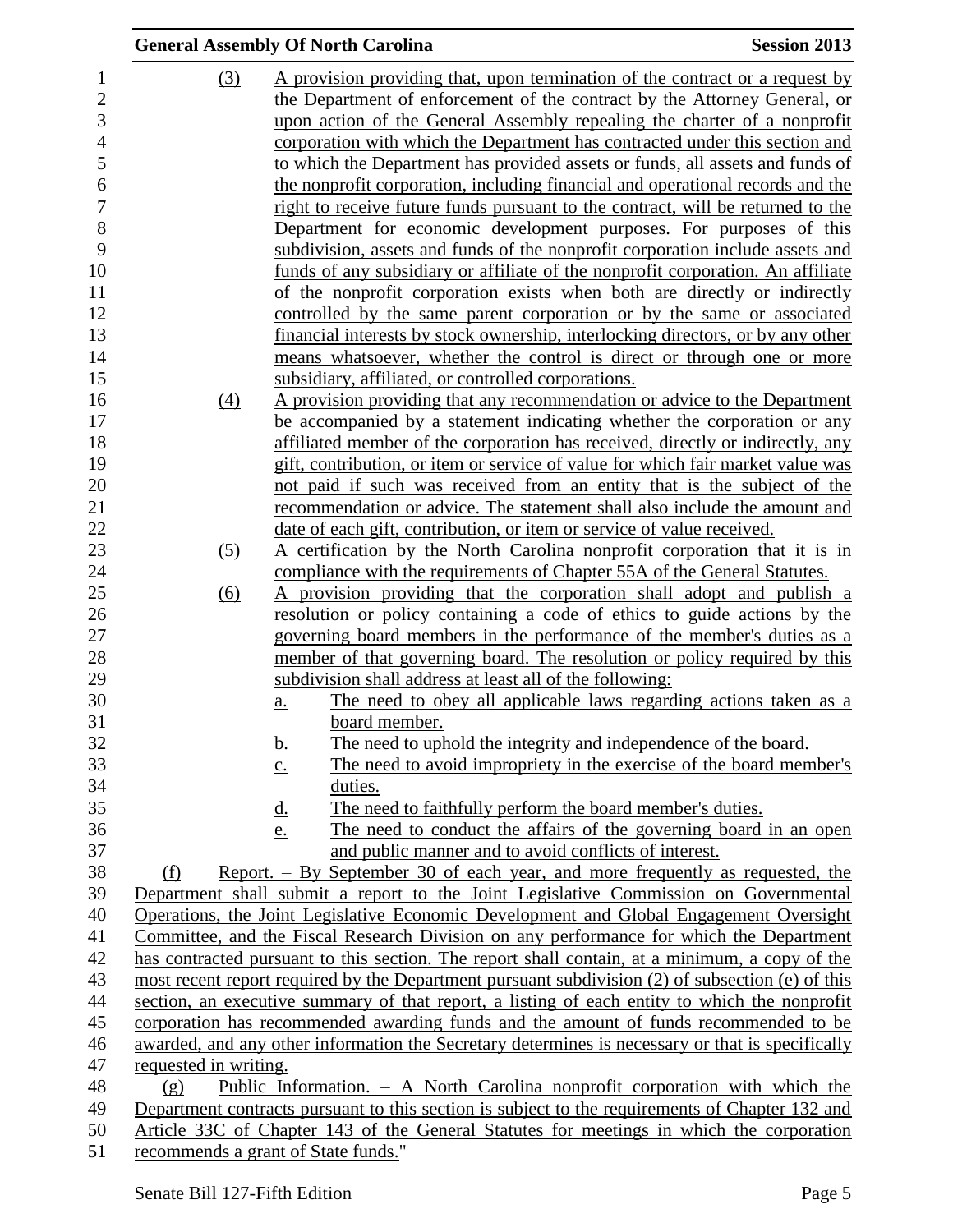|               |                   | <b>General Assembly Of North Carolina</b>                                                       | <b>Session 2013</b> |
|---------------|-------------------|-------------------------------------------------------------------------------------------------|---------------------|
|               |                   | <b>SECTION 1.2.(a)</b> G.S. 143B-434 is repealed.                                               |                     |
|               |                   | <b>SECTION 1.2.(b)</b> G.S. 143B-434.01 reads as rewritten:                                     |                     |
|               |                   | "§ 143B-434.01. Comprehensive Strategic Economic Development Plan.                              |                     |
| (a)           |                   | Definitions. – The following definitions apply in this section:                                 |                     |
|               | $\leftrightarrow$ | Board. - The Economic Development Board.                                                        |                     |
|               |                   |                                                                                                 |                     |
|               | $\underline{(6)}$ | <u>Secretary. – The Secretary of Commerce or the governing board of a North</u>                 |                     |
|               |                   | Carolina nonprofit corporation with which the Department contracts                              |                     |
|               |                   | pursuant to G.S. 143B-431A for the performance of the Secretary's                               |                     |
|               |                   | responsibilities under this section.                                                            |                     |
| (b)           |                   | Board to Prepare-Plan. - The Board-Secretary shall prepare-review and update the                |                     |
|               |                   | existing Plan by April 1, 1994.on or before April 1 of each year. The Board shall review and    |                     |
|               |                   | update this Plan by April 1 of each year. The original Plan shall cover a period of four years  |                     |
|               |                   | and each annual update shall extend the time frame by one year so that a four-year plan is      |                     |
|               |                   | always in effect. The Board Secretary shall provide copies of the Plan and each annual update   |                     |
|               |                   | to the Governor and the Joint Legislative Commission on Governmental Operations. The Plan       |                     |
|               |                   | shall encompass all of the components set out in this section.                                  |                     |
| (c)           |                   | Purpose. – The purpose of this section is to require the Board-Secretary to apply               |                     |
|               |                   | strategic planning principles to its economic development efforts. This requirement is expected |                     |
| to result in: |                   |                                                                                                 |                     |
|               | (1)               | The selection of a set of priority development objectives that recognizes the                   |                     |
|               |                   | increasingly competitive economic environment and addresses the changing                        |                     |
|               |                   | needs of the State in a more comprehensive manner.                                              |                     |
|               | (2)               | The effective utilization of available and limited resources.                                   |                     |
|               | (3)               | A commitment to achieve priority objectives and to sustain the process.                         |                     |
| (d)           | (1)               | Public and Private Input. - At each stage as it develops and updates the Plan,                  |                     |
|               |                   | the Board-Secretary shall solicit input from all parties involved in economic                   |                     |
|               |                   | development in North Carolina, including:                                                       |                     |
|               |                   | Each of the programs and organizations that, for State budget<br>a.                             |                     |
|               |                   | purposes, identifies economic development as one of its global goals.                           |                     |
|               |                   | Local economic development departments and regional economic<br>b.                              |                     |
|               |                   | development organizations.                                                                      |                     |
|               |                   | The Board of Governors of The University of North Carolina.<br>c.                               |                     |
|               | (2)               | The Board-Secretary shall also hold hearings in each of the Regions to solicit                  |                     |
|               |                   | public input on economic development before the initial Plan is completed.                      |                     |
|               |                   | The purposes of the public hearings are to:                                                     |                     |
|               |                   | Assess the strengths and weaknesses of recent regional economic<br>a.                           |                     |
|               |                   | performance.                                                                                    |                     |
|               |                   | Examine the status and competitive position of the regional resource<br>b.                      |                     |
|               |                   | base.                                                                                           |                     |
|               |                   | Identify and seek input on issues that are key to improving the<br>c.                           |                     |
|               |                   | economic well-being of the Region.                                                              |                     |
|               |                   | The Board-Secretary shall hold additional hearings from time to time to                         |                     |
|               |                   | solicit public input regarding economic development activities.                                 |                     |
|               | (3)               | Each component of the Plan shall be based on this broad input and, to the                       |                     |
|               |                   | extent possible, upon a consensus among all affected parties. The Board                         |                     |
|               |                   | Secretary shall coordinate its planning process with any State capital                          |                     |
|               |                   | development planning efforts affecting State infrastructure such as roads and                   |                     |
|               |                   | water and sewer facilities.                                                                     |                     |
| (e)           |                   | Environmental Scan. – The first step in developing the Plan shall be to develop an              |                     |
|               |                   | environmental scan based on the input from economic development parties and the public and      |                     |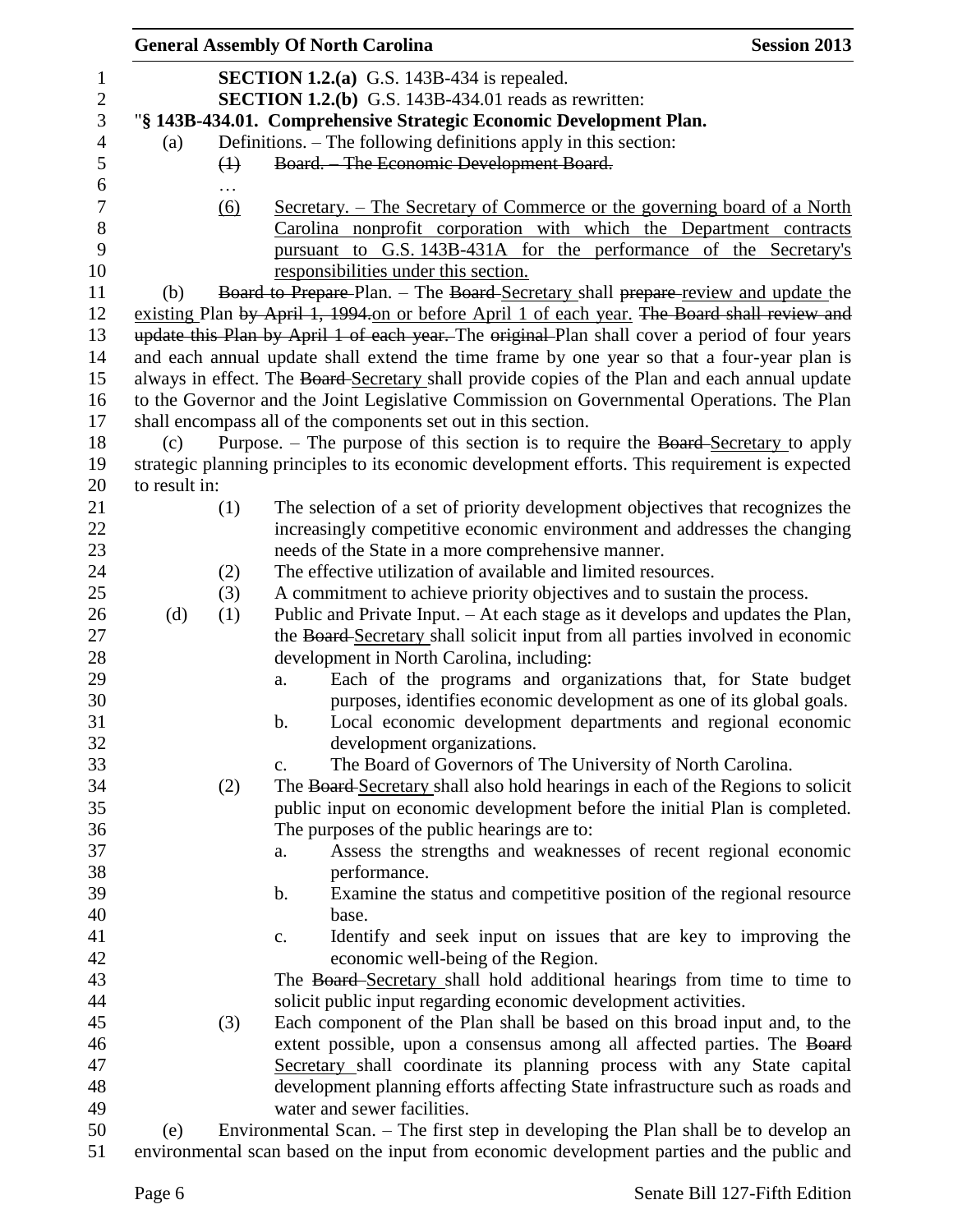on information about the economic environment in North Carolina. To prepare the scan, the 2 Board-Secretary shall gather the following information required in this subsection and ensure that the information is updated periodically. The updated information may be provided in whatever format and through whatever means is most efficient. The information required to prepare the scan includes all of the following:

…

(f) Repealed by Session Laws 2012-142, s. 13.4(a), effective July 1, 2012.

 (g) Vision and Mission Statements. – The Board Secretary shall develop a vision statement for economic development that would describe the preferred future for North Carolina and what North Carolina would be like if all economic development efforts were successful. The Board Secretary shall then develop a mission statement that outlines the basic purpose of each of North Carolina's economic development programs. Because special purpose nonprofit organizations are uniquely situated to conduct the entrepreneurial and high-risk activity of investing in and supporting new business creation in the State, they should be assigned a dominant role in this key component of economic development activity.

 (h) Goals and Objectives. – The Board Secretary, using data from the public input and the environmental scan, shall formulate a list of goals and objectives. Goals shall be long-range, four years or more, and shall address both needs of economically distressed Regions and counties as well as opportunities for Regions and counties not distressed. The goals shall be developed with realism but should also be selected so as to encourage every Region and county within the State to develop to its maximum potential. Objectives shall be one year or less in scope and shall, if achieved, lead to the realization of the goals formulated by the Board Secretary as provided in this section.

 Both goals and objectives should be stated largely in economic terms, that is, they should be related to specific population, employment, demographic targets, or economic sector targets. Both efficiency and equity considerations are to be addressed and balanced with special emphasis placed on the needs of disadvantaged or economically distressed populations and communities. The goals and objectives should not state how the economic targets are to be reached, but rather what the economic conditions will be if they are obtained. So that the progress of North Carolina's economic development efforts can be monitored, the Board Secretary shall set objectives for each goal that allow measurement of progress toward the goal. Objectives should be quantifiable and time-specific in order to serve as performance indicators. …

34 (j) Implementation Plan. – Based upon all of the foregoing steps, the Board-Secretary shall establish an implementation plan assigning to the appropriate parties specific responsibilities for meeting measurable objectives. The implementation plan shall contain all necessary elements so that it may be used as a means to monitor performance, guide appropriations, and evaluate the outcomes of the parties involved in economic development in the State.

40 (k) Annual Evaluation. – The Board-Secretary shall annually evaluate the State's economic performance based upon the statistics listed in this subsection and upon the Board's Secretary's stated goals and objectives in its Plan. The statistics upon which the evaluation is made should be available to policymakers. The information may be provided in whatever format and through whatever means is most efficient.

…

 (l) Accountability. – The Board Secretary shall make all data, plans, and reports available to the General Assembly, the Joint Legislative Commission on Governmental Operations, the Joint Legislative Economic Development and Global Engagement Oversight Committee, the Senate Appropriations Committee on Natural and Economic Resources, and the House of Representatives Appropriations Subcommittee on Natural and Economic Resources at 51 appropriate times and upon request. The Board-Secretary shall prepare and make available on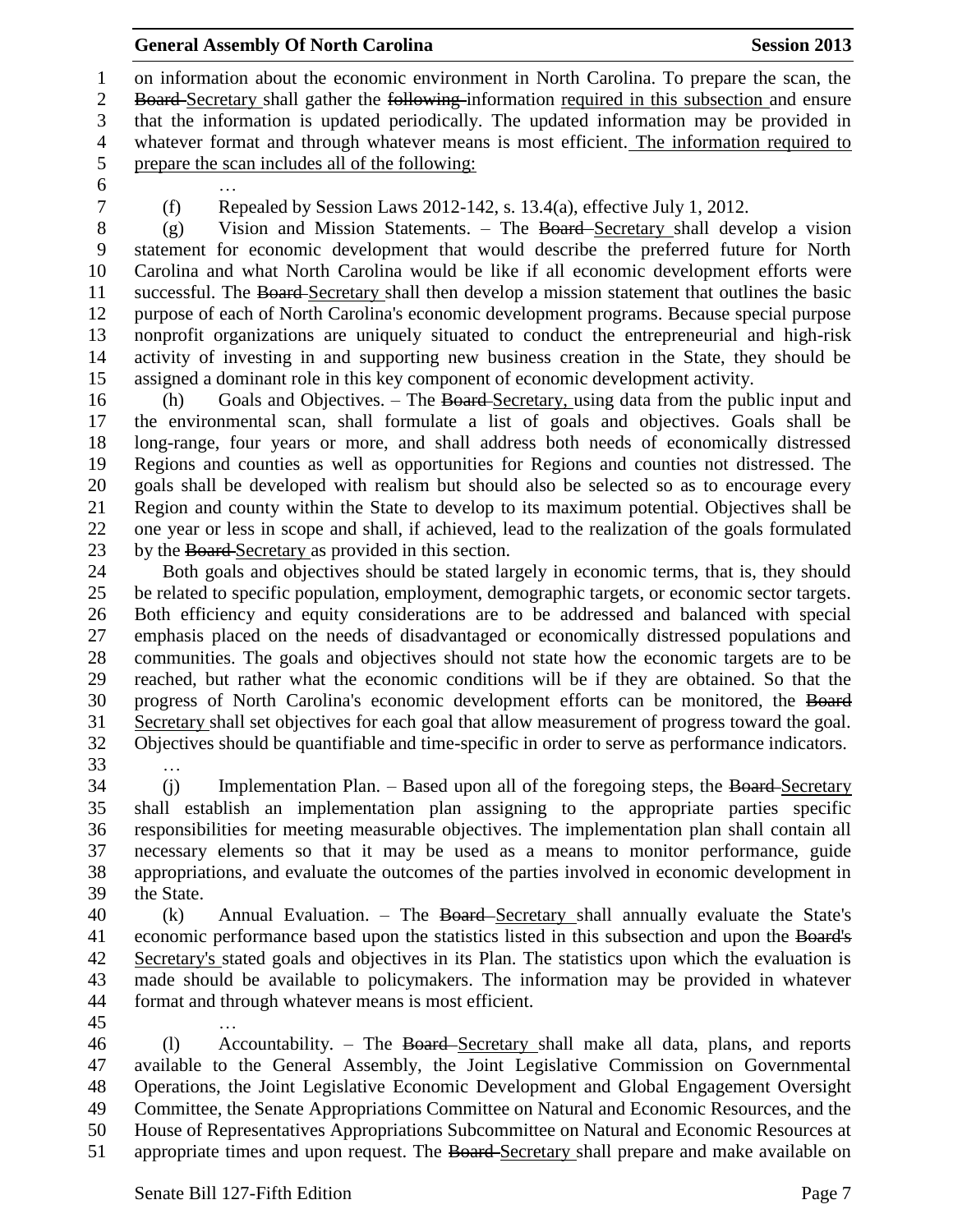|                 | <b>General Assembly Of North Carolina</b>                                                                                                                                    | <b>Session 2013</b> |
|-----------------|------------------------------------------------------------------------------------------------------------------------------------------------------------------------------|---------------------|
|                 | an annual basis public reports on each of the major sections of the Plan and the Annual Report<br>indicating the degree of success in attaining each development objective." |                     |
|                 | SECTION 1.2.(c) G.S. 143B-431A(d), as enacted by Section 1.1 of this act, is                                                                                                 |                     |
|                 | amended by adding the following new sub-subdivision to read:                                                                                                                 |                     |
| $"(\mathrm{d})$ | Limitations. – Prior to contracting with a North Carolina nonprofit corporation                                                                                              |                     |
|                 | pursuant to this section and in order for a North Carolina nonprofit corporation to receive State                                                                            |                     |
|                 | funds, the following conditions shall be met:                                                                                                                                |                     |
|                 |                                                                                                                                                                              |                     |
| (2)             | The North Carolina nonprofit corporation adheres to the following                                                                                                            |                     |
|                 | governance provisions related to its governing board:                                                                                                                        |                     |
|                 | $\ldots$                                                                                                                                                                     |                     |
|                 | The board is required to perform the following duties:<br>$g_{\cdot}$                                                                                                        |                     |
|                 | To provide advice concerning economic and community<br><u>1.</u>                                                                                                             |                     |
|                 | development planning for the State, including a strategic                                                                                                                    |                     |
|                 | business facilities development analysis of existing, available                                                                                                              |                     |
|                 | buildings or shell or special-use buildings and sites.                                                                                                                       |                     |
|                 | To recommend economic development policy to the<br>2.                                                                                                                        |                     |
|                 | Secretary of Commerce, the General Assembly, and the                                                                                                                         |                     |
|                 | Governor.                                                                                                                                                                    |                     |
|                 | To recommend annually to the Governor biennial and annual<br><u>3.</u>                                                                                                       |                     |
|                 | appropriations for economic development programs.                                                                                                                            |                     |
|                 | best to coordinate<br>To recommend how<br><u>4.</u>                                                                                                                          | economic            |
|                 | development efforts among the various agencies and entities,                                                                                                                 |                     |
|                 | including those created by executive order of the Governor,                                                                                                                  |                     |
|                 | that receive economic development appropriations, including                                                                                                                  |                     |
|                 | the assignment of key responsibilities for different aspects of                                                                                                              |                     |
|                 | economic development and resource allocation and planning                                                                                                                    |                     |
|                 | designed to encourage each agency to focus on its area of                                                                                                                    |                     |
|                 | primary responsibility and not diffuse its resources by                                                                                                                      |                     |
|                 | conducting activities assigned to other agencies."                                                                                                                           |                     |
|                 | <b>SECTION 1.2.(d)</b> G.S. 143B-437.03 is repealed.                                                                                                                         |                     |
|                 | <b>SECTION 1.3.</b> The Department of Commerce shall study and develop a plan for                                                                                            |                     |
|                 | contracting with one or more North Carolina nonprofit corporations for the performance of                                                                                    |                     |
|                 | economic development and tourism marketing activities and duties of the Department,                                                                                          |                     |
|                 | including a research-based tourism marketing program. The Department shall consult with                                                                                      |                     |
|                 | various stakeholders from organizations involved in economic development recruitment and                                                                                     |                     |
|                 | activities in the State. The Department shall consider the benefits and costs of implementing the                                                                            |                     |
|                 | plan developed pursuant to this study, including increasing the ability of the State to respond in                                                                           |                     |
|                 | a timely manner to economic development opportunities; the advantages and likelihood of                                                                                      |                     |
|                 | increased cooperation and synergies between established economic development funding                                                                                         |                     |
|                 | streams; the ability to better leverage economic development funds to greater effect; personnel                                                                              |                     |
|                 | issues; issues relating to increased liability, if any; and safeguards and best practices to ensure                                                                          |                     |
|                 | proper use of and return on State funds expended for economic development. The Department                                                                                    |                     |
|                 | shall examine the efforts of other states that have permitted public-private partnerships for                                                                                |                     |
|                 | economic development activities or other means to allow corporate entities to assist in the                                                                                  |                     |
|                 | performance of economic development activities. The Department's plan shall include a                                                                                        |                     |
|                 | schedule for implementation of contracting its activities and duties to one or more nonprofit                                                                                |                     |

 corporations, and the schedule shall provide that the implementation occur in at least three phases, detailing which activities and duties shall be contracted in each phase and the anticipated advantages of the phased implementation.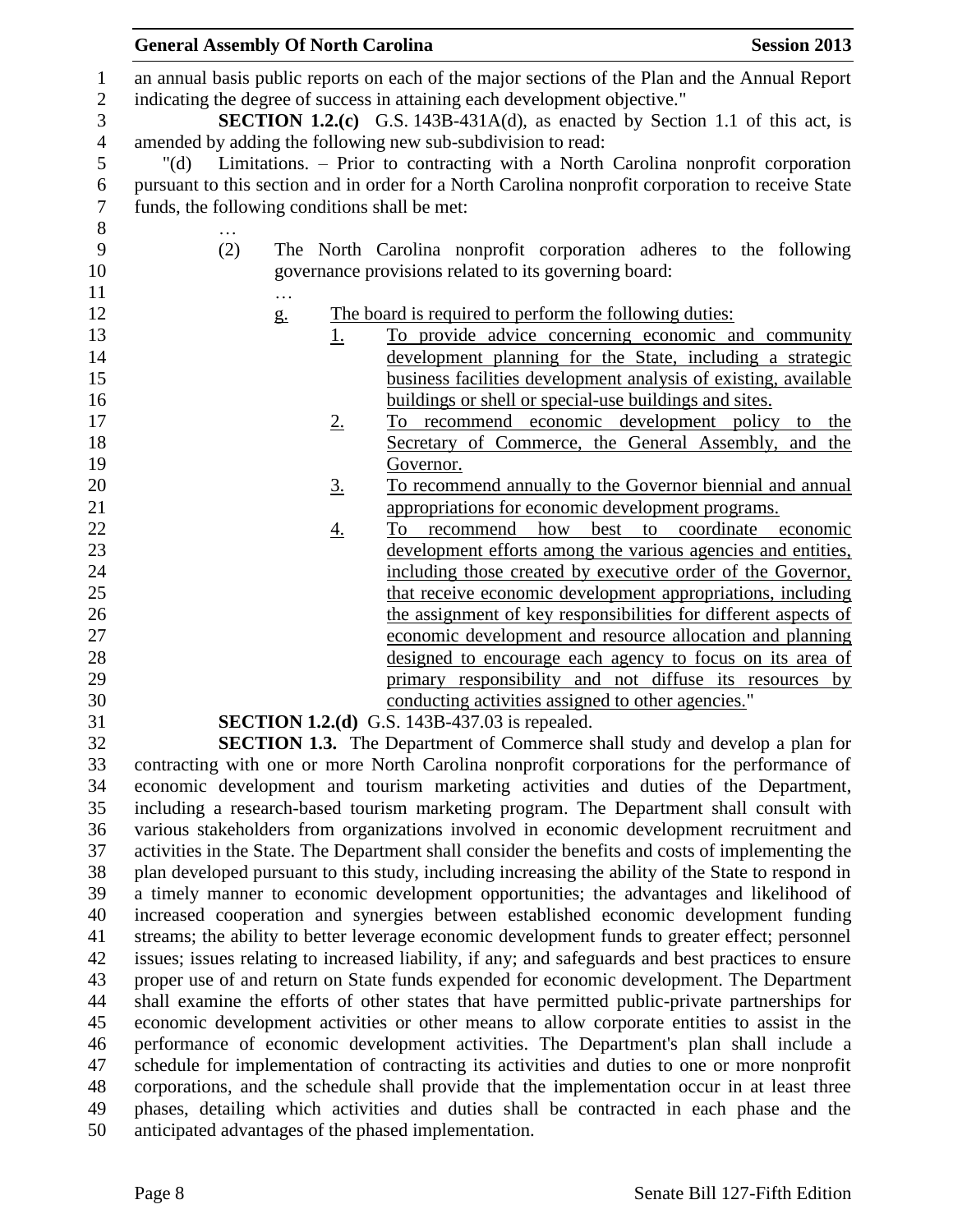|                   | <b>General Assembly Of North Carolina</b>                                                         | <b>Session 2013</b> |
|-------------------|---------------------------------------------------------------------------------------------------|---------------------|
|                   | The Department shall make a report to the Joint Legislative Commission on                         |                     |
|                   | Governmental Operations no later than March 1, 2014, and prior to entering into a contract        |                     |
|                   | pursuant to G.S. 143B-431A, as enacted by this act.                                               |                     |
|                   | <b>SECTION 1.4.</b> G.S. 126-5(c2) is amended by adding a new subdivision to read:                |                     |
| $"({c}2)$         | The provisions of this Chapter shall not apply to:                                                |                     |
|                   |                                                                                                   |                     |
| (5)               | Officers and employees of a North Carolina nonprofit corporation with                             |                     |
|                   | which the Department of Commerce has contracted pursuant to the authority                         |                     |
|                   | granted in G.S. 143B-431A."                                                                       |                     |
|                   | SECTION 1.5. Section 1.2 of this act becomes effective January 1, 2014.                           |                     |
|                   | Notwithstanding G.S. 143B-434.01(b), the Board shall prepare the Comprehensive Strategic          |                     |
|                   | Economic Development Plan by December 31, 2013. The remainder of this Part becomes                |                     |
|                   | effective July 1, 2013. For purposes of G.S. $143B-431A(d)(3)$ , as enacted by this act, the      |                     |
|                   | limitation for the amount of State funds that may be used for the annual salary of an employee    |                     |
|                   | of a nonprofit corporation with which the Department of Commerce contracts is one hundred         |                     |
|                   | twenty thousand dollars (\$120,000) until the General Assembly modifies that amount by setting    |                     |
|                   | a different amount in a Current Operations Appropriations Act.                                    |                     |
|                   |                                                                                                   |                     |
|                   | PART II. MODIFY NORTH CAROLINA BOARD OF SCIENCE AND                                               |                     |
| <b>TECHNOLOGY</b> |                                                                                                   |                     |
|                   | <b>SECTION 2.1.</b> Part 18 of Article 10 of Chapter 143B of the General Statutes reads           |                     |
| as rewritten:     |                                                                                                   |                     |
|                   | "Part 18. North Carolina Board of Science and Technology, Science, Technology, and                |                     |
|                   | Innovation.                                                                                       |                     |
|                   | "§ 143B-472.80. North Carolina Board of Science and Technology; Science, Technology,              |                     |
|                   | and Innovation; creation; powers and duties.                                                      |                     |
|                   | The North Carolina Board of Science and Technology-Science, Technology, and Innovation            |                     |
|                   | of the Department of Commerce is created. The Board has the following powers and duties:          |                     |
|                   |                                                                                                   |                     |
| (4)               | To advise and make recommendations to the Governor, the General                                   |                     |
|                   | Assembly, the Secretary of Commerce, and the Economic Development                                 |                     |
|                   | Board-any North Carolina nonprofit corporation with which the Department                          |                     |
|                   |                                                                                                   |                     |
|                   | of Commerce contracts pursuant to G.S. 143B-431A on the role of science                           |                     |
|                   | and technologyscience, technology, and innovation in the economic growth                          |                     |
|                   | and development of North Carolina.                                                                |                     |
|                   |                                                                                                   |                     |
|                   | "§ 143B-472.81. North Carolina Board of Science and Technology; Science, Technology,              |                     |
|                   | and Innovation; membership; organization; compensation; staff services.                           |                     |
| (a)               | The North Carolina Board of Science and Technology-Science, Technology, and                       |                     |
|                   | Innovation consists of the Governor, the Secretary of Commerce, and 17–23 members                 |                     |
|                   | appointed as follows: the Governor shall appoint one member from the University of North          |                     |
|                   | Carolina at Chapel Hill, one member from North Carolina State University at Raleigh, and two      |                     |
|                   | members from other components of the University of North Carolina, one of which shall be          |                     |
|                   | from a historically black college or university, all nominated by the President of the University |                     |
|                   | of North Carolina; one member from Duke University, nominated by the President of Duke            |                     |
|                   | University; one member from a private college or university, other than Duke University, in       |                     |
|                   | North Carolina, nominated by the President of the Association of Private Colleges and             |                     |
|                   | Universities; one member of the North Carolina Community College System; one member               |                     |
|                   | representing K-12 public education; one member from the Research Triangle Institute,              |                     |
|                   | nominated by the executive committee of the board of that institute; one member from the          |                     |
|                   | Microelectronics Center of North Carolina, nominated by the executive committee of the board      |                     |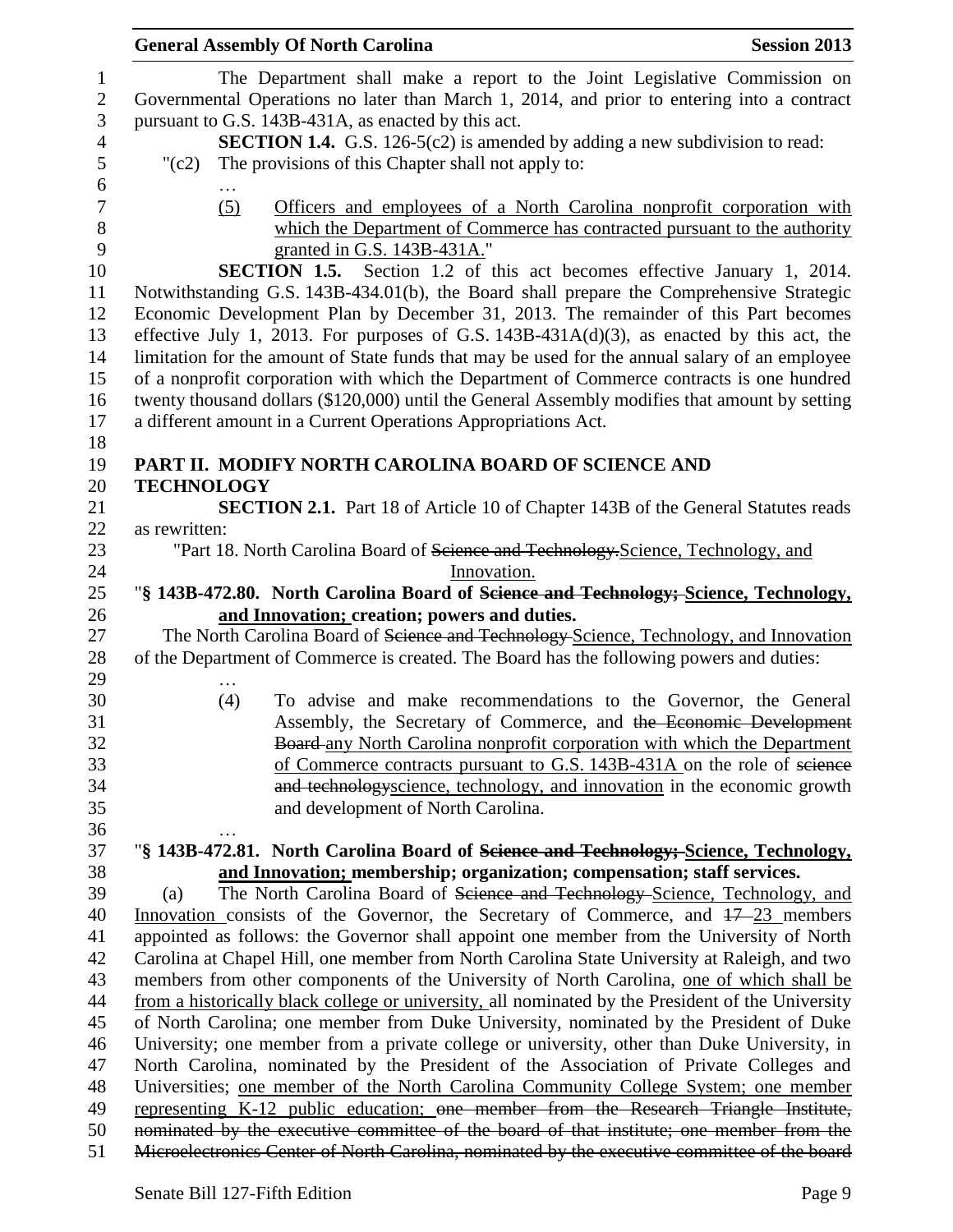of that center; one member from the North Carolina Biotechnology Center, nominated by the executive committee of the board of that center; four six members from private industry in North Carolina, at least one of whom shall be a professional engineer registered pursuant to Chapter 89C of the General Statutes or a person who holds at least a bachelors degree in engineering from an accredited college or university; and two members from public agencies in North Carolina.Carolina, one of whom is also a member of a State or federally recognized North Carolina Indian Tribe; and seven at-large members. Two members shall be appointed by the General Assembly, one shall be appointed upon the recommendation of the President Pro Tempore of the Senate, and one shall be appointed upon the recommendation of the Speaker of the House of Representatives in accordance with G.S. 120-121. The nominating authority for any vacancy on the Board among members appointed by the Governor shall submit to the Governor two nominations for each position to be filled, and the persons so nominated shall represent different disciplines.

…."

### **SECTION 2.2.** G.S. 143B-437.80 reads as rewritten:

### "**§ 143B-437.80. North Carolina SBIR/STTR Incentive Program.**

 (a) Program. – There is established the North Carolina SBIR/STTR Incentive Program to be administered by the North Carolina Board of Science and Technology.Science, Technology, and Innovation. In order to foster job creation and economic development in the State, the Board may provide grants to eligible businesses to offset costs associated with applying to the United States Small Business Administration for Small Business Innovative Research (SBIR) grants or Small Business Technology Transfer Research (STTR) grants. The grants shall be paid from the One North Carolina Small Business Account established in G.S. 143B-437.71.

…

26 (c) Grant. – The North Carolina Board of Science and Technology Science, Technology, and Innovation may award grants to reimburse an eligible business for up to fifty percent (50%) of the costs of preparing and submitting a SBIR/STTR Phase I proposal, up to a maximum of three thousand dollars (\$3,000). A business may receive only one grant under this section per year. A business may receive only one grant under this section with respect to each federal proposal submission. Costs that may be reimbursed include costs incurred directly related to preparation and submission of the grant such as word processing services, proposal consulting fees, project-related supplies, literature searches, rental of space or equipment related to the proposal preparation, and salaries of individuals involved with the preparation of the proposals. Costs that shall not be reimbursed include travel expenses, large equipment purchases, facility or leasehold improvements, and legal fees.

 (d) Application. – A business shall apply, under oath, to the North Carolina Board of 38 Science and Technology-Science, Technology, and Innovation for a grant under this section on a form prescribed by the Board that includes at least all of the following: …."

### **SECTION 2.3.** G.S. 143B-437.81 reads as rewritten:

### "**§ 143B-437.81. North Carolina SBIR/STTR Matching Funds Program.**

 (a) Program. – There is established the North Carolina SBIR/STTR Matching Funds 44 Program to be administered by the North Carolina Board of Science and Technology. Science, Technology, and Innovation. In order to foster job creation and economic development in the State, the Board may provide grants to eligible businesses to match funds received by a business as a SBIR or STTR Phase I award and to encourage businesses to apply for Phase II awards.

…

 (c) Grant. – The North Carolina Board of Science and Technology Science, Technology, and Innovation may award grants to match the funds received by a business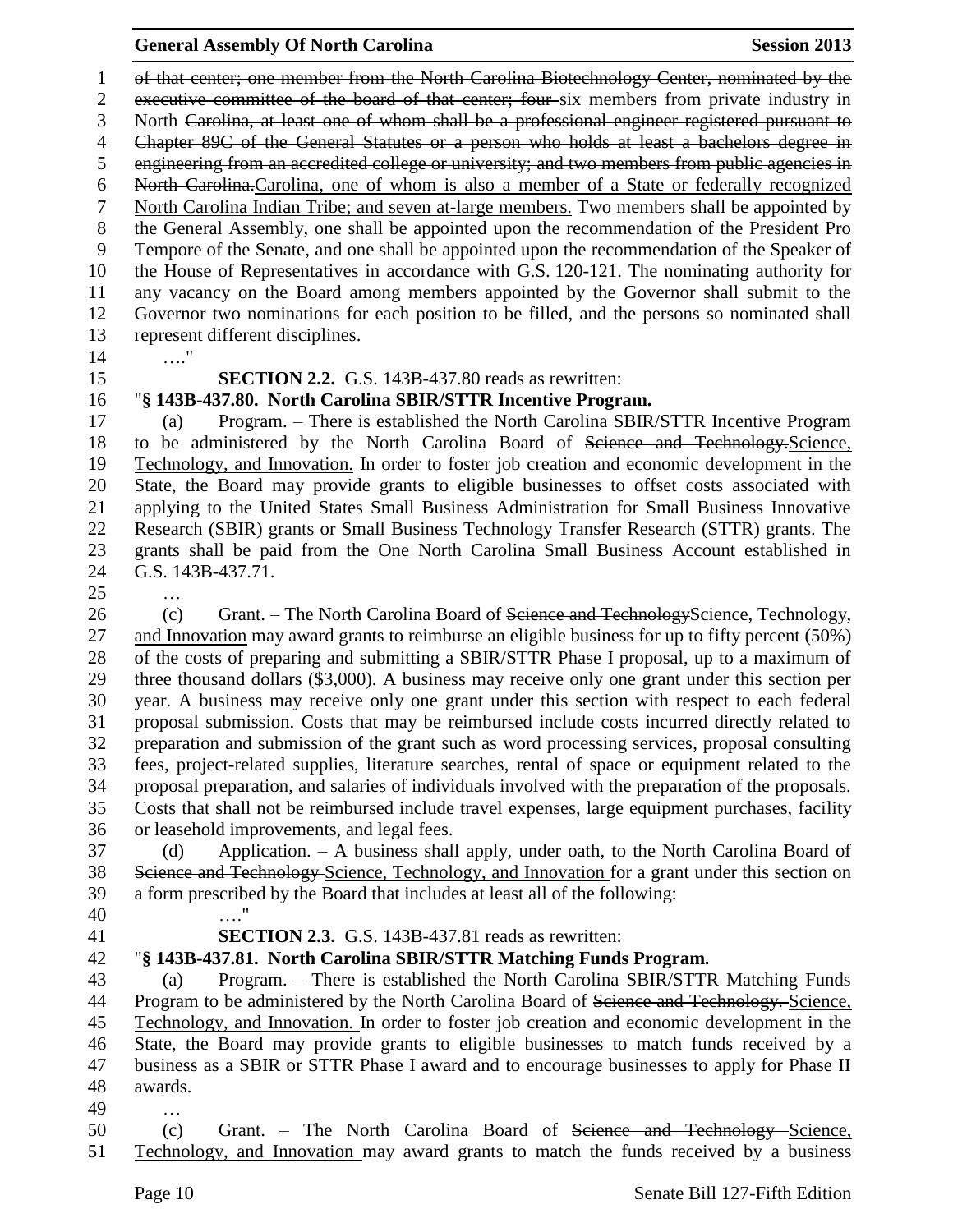|              | <b>General Assembly Of North Carolina</b>                                                              | <b>Session 2013</b> |
|--------------|--------------------------------------------------------------------------------------------------------|---------------------|
| $\mathbf{1}$ | through a SBIR/STTR Phase I proposal up to a maximum of one hundred thousand dollars                   |                     |
| 2            | $(\$100,000)$ . Seventy-five percent $(75%)$ of the total grant shall be remitted to the business upon |                     |
| 3            | receipt of the SBIR/STTR Phase I award and application for funds under this section.                   |                     |
| 4            | Twenty-five percent (25%) of the total grant shall be remitted to the business upon submission         |                     |
| 5            | by the business of the Phase II application to the funding agency and acceptance of the Phase I        |                     |
| 6            | report by the funding agency. A business may receive only one grant under this section per             |                     |
| 7            | year. A business may receive only one grant under this section with respect to each federal            |                     |
| 8            | proposal submission. Over its lifetime, a business may receive a maximum of five awards                |                     |
| 9            | under this section.                                                                                    |                     |
|              | (J) Application A business shall smally under sath to the Newth Coustine Desert of                     |                     |

 (d) Application. – A business shall apply, under oath, to the North Carolina Board of Science and Technology Science, Technology, and Innovation for a grant under this section on a form prescribed by the Board that includes at least all of the following: …."

# **PART III. CREATION OF COLLABORATION FOR PROSPERITY ZONES**

 **SECTION 3.1.** Intent to create Collaboration for Prosperity Zones. – It is the intent of the General Assembly to establish geographically uniform zones in this State to facilitate collaborative and coordinated planning and use of resources, to improve cooperation with other governmental and nonprofit entities at the local and regional level, to facilitate administrative efficiencies within State government, to receive advice on economic development issues by local boards established by a North Carolina nonprofit corporation with which the Department of Commerce contracts, and, to the extent feasible, to establish one-stop sources in each region for citizens and businesses seeking State services at a regional level.

 **SECTION 3.2.** Article 1 of Chapter 143B of the General Statutes is amended by adding a new section to read:

### "**§ 143B-28.1. Create Collaboration for Prosperity Zones.** For purposes of enhanced collaboration and cooperation between governmental agencies, planning, use of resources, and improved efficiency at a regional level, the State is hereby divided into eight zones as follows: (1) Western Region, consisting of Buncombe, Cherokee, Clay, Graham, Haywood, Henderson, Jackson, Macon, Madison, Polk, Rutherford, Swain, and Transylvania Counties. (2) Northwest Region, consisting of Alleghany, Ashe, Alexander, Avery, Burke, Caldwell, Catawba, McDowell, Mitchell, Watauga, Wilkes, and Yancey Counties. (3) Southwest Region, consisting of Anson, Cabarrus, Cleveland, Gaston, Iredell, Lincoln, Mecklenburg, Rowan, Stanly, and Union Counties. (4) Piedmont-Triad (Central) Region, consisting of Alamance, Caswell, Davidson, Davie, Forsyth, Guilford, Randolph, Rockingham, Stokes, Surry, and Yadkin Counties. (5) North Central Region, consisting of Chatham, Durham, Franklin, Granville, Harnett, Johnston, Lee, Orange, Person, Vance, Wake, and Warren Counties. (6) Sandhills (South Central) Region, consisting of Bladen, Columbus, Cumberland, Hoke, Montgomery, Moore, Richmond, Robeson, Sampson, and Scotland Counties. (7) Northeast Region, consisting of Beaufort, Bertie, Camden, Chowan, Currituck, Dare, Edgecombe, Gates, Halifax, Hertford, Hyde, Martin, Nash, Northampton, Pasquotank, Perquimans, Pitt, Tyrrell, Washington, and Wilson Counties.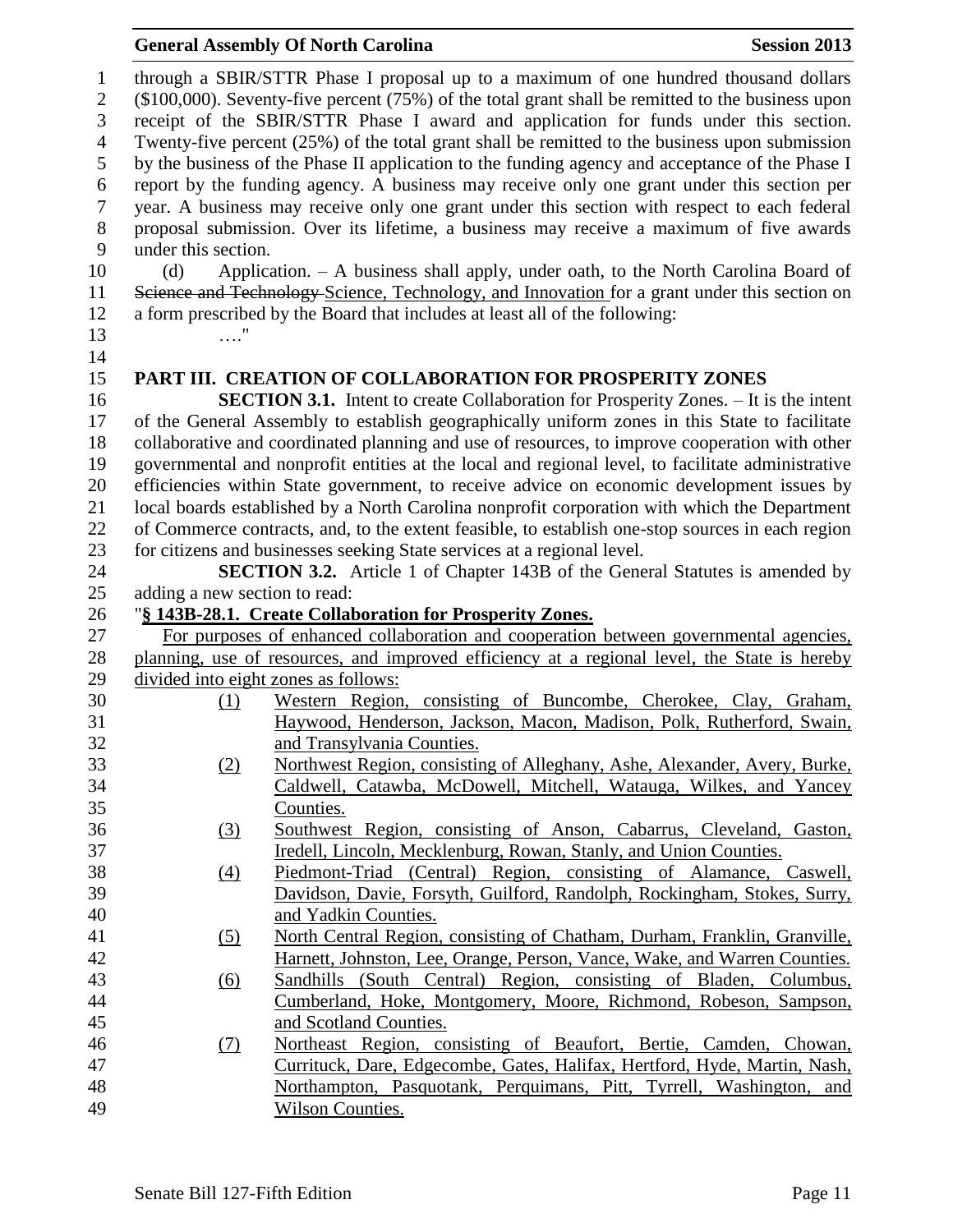|                  | <b>General Assembly Of North Carolina</b><br><b>Session 2013</b>                                                                                                        |
|------------------|-------------------------------------------------------------------------------------------------------------------------------------------------------------------------|
| $\mathbf 1$      | Southeast Region, consisting of Brunswick, Carteret, Craven, Duplin,<br>(8)                                                                                             |
| $\overline{c}$   | Greene, Jones, Lenoir, New Hanover, Onslow, Pamlico, Pender, and Wayne                                                                                                  |
| 3                | Counties."                                                                                                                                                              |
| $\overline{4}$   | <b>SECTION 3.3.</b> Agencies shall, by January 1, 2014, report to the Joint Legislative                                                                                 |
| 5                | Commission on Governmental Operations and the Study Commission on Collaboration for                                                                                     |
| 6                | Prosperity on how they plan to abolish regions and transform them into Collaboration for                                                                                |
| $\boldsymbol{7}$ | Prosperity Zones as defined by this act.                                                                                                                                |
| 8                | <b>SECTION 3.4.</b> This Part becomes effective July 1, 2013.                                                                                                           |
| 9                |                                                                                                                                                                         |
| 10               | PART IV. REQUIRE AT LEAST ONE LIAISON IN EACH COLLABORATION FOR                                                                                                         |
| 11               | <b>PROSPERITY ZONE</b>                                                                                                                                                  |
| 12               | <b>SECTION 4.1.</b> No later than January 1, 2014, the Departments of Commerce,                                                                                         |
| 13               | Environment and Natural Resources, and Transportation shall have at least one employee                                                                                  |
| 14               | physically located in the same office in each of the Collaboration for Prosperity Zones set out                                                                         |
| 15               | in G.S. 143B-28.1 to serve as that department's liaison with the other departments and with                                                                             |
| 16               | local governments, schools and colleges, planning and development bodies, and businesses in                                                                             |
| 17               | that zone. The departments shall jointly select the office. For purposes of this Part, the                                                                              |
| 18               | Department of Commerce may contract with a North Carolina nonprofit corporation pursuant                                                                                |
| 19               | to G.S. 143B-431A, as enacted by this act, to fulfill the departmental liaison requirements for                                                                         |
| 20               | each office in each of the Collaboration for Prosperity Zones.                                                                                                          |
| 21               | No later than January 1, 2014, the Community Colleges System Office shall                                                                                               |
| 22               | designate at least one representative from a community college or from the Community                                                                                    |
| 23               | Colleges System Office to serve as a liaison in each Collaboration for Prosperity Zone for the                                                                          |
| 24               | community college system, the community colleges in the zone, and other educational agencies                                                                            |
| 25<br>26         | and schools within the zone. A liaison may be from a business center located in a community                                                                             |
| 27               | college. These liaisons are not required to be collocated with the liaisons from the Departments<br>of Commerce, Environment and Natural Resources, and Transportation. |
| 28               | <b>SECTION 4.2.</b> In addition to other related tasks assigned by their respective                                                                                     |
| 29               | agencies, liaisons in each Collaboration for Prosperity Zone shall work to enhance                                                                                      |
| 30               | collaboration and cooperation between their departments and other State agencies, local                                                                                 |
| 31               | governmental agencies, and other regional public and nonprofit entities. The liaisons from the                                                                          |
| 32               | Departments of Environment and Natural Resources and Transportation shall work to                                                                                       |
| 33               | consolidate and simplify the process for citizens and businesses seeking permits from their                                                                             |
| 34               | respective agencies. The liaisons from the Department of Commerce shall be used to support                                                                              |
| 35               | local economic development efforts, to coordinate such efforts, and to coordinate the                                                                                   |
| 36               | Department of Commerce's activities within each Collaboration for Prosperity Zone. The                                                                                  |
| 37               | liaisons from the community college system shall work closely with the Department of                                                                                    |
| 38               | Commerce and other State and local governmental agencies and local businesses in the zone to                                                                            |
| 39               | promote job development through career technical education.                                                                                                             |
| 40               | SECTION 4.3.(a) The Departments of Transportation and Environment and                                                                                                   |
| 41               | Natural Resources shall jointly report to the Office of State Budget and Management, the Joint                                                                          |
| 42               | Legislative Commission on Governmental Operations, the Joint Legislative Transportation                                                                                 |
| 43               | Oversight Committee, the Environmental Review Commission, and the Study Commission on                                                                                   |
| 44               | Interagency Collaboration for Prosperity, as follows:                                                                                                                   |
| 45               | No later than January 1, 2014, on the establishment of collocated liaisons<br>(1)                                                                                       |
| 46               | within each Collaboration for Prosperity Zone and a description of the                                                                                                  |
| 47               | activities the liaisons have been assigned to perform.                                                                                                                  |
| 48               | No later than April 1, 2014, on the activities of the liaisons, specifically any<br>(2)                                                                                 |
| 49<br>50         | activities undertaken that resulted in enhanced collaboration<br>and<br>coordination with the other Department and with other governmental                              |
| 51               | agencies, improved administrative efficiencies, and any steps taken to make                                                                                             |
|                  |                                                                                                                                                                         |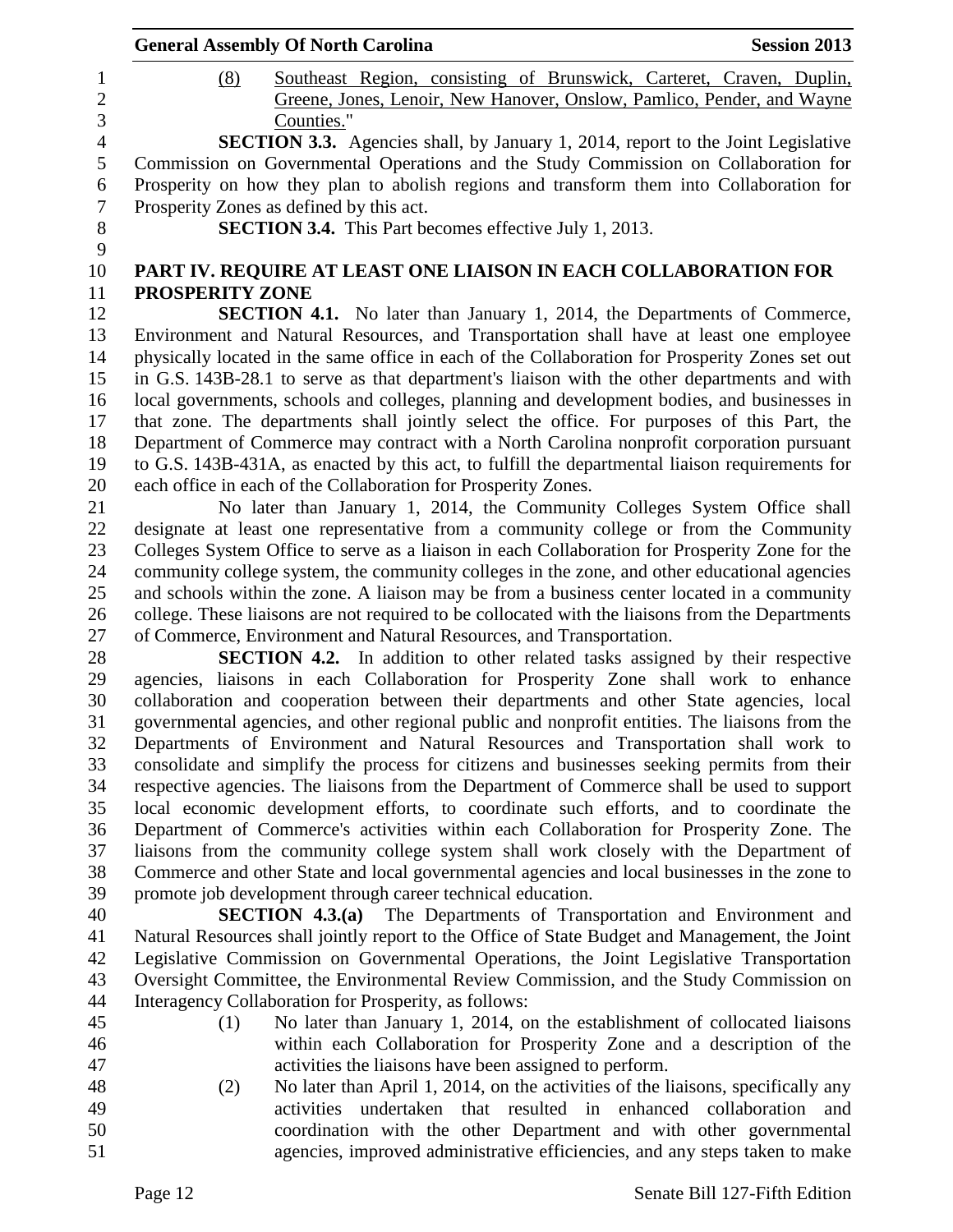|                | <b>General Assembly Of North Carolina</b><br><b>Session 2013</b>                                                                                            |
|----------------|-------------------------------------------------------------------------------------------------------------------------------------------------------------|
| $\mathbf{1}$   | services to citizens and businesses within each zone more efficient,                                                                                        |
| $\overline{c}$ | economical, and user friendly.                                                                                                                              |
| $\overline{3}$ | <b>SECTION 4.3.(b)</b> The Community Colleges System Office shall report to the                                                                             |
| $\overline{4}$ | Office of State Budget and Management, the Joint Legislative Commission on Governmental                                                                     |
| 5              | Operations, the Joint Legislative Education Oversight Committee, and the Study Commission                                                                   |
| 6              | on Interagency Collaboration for Prosperity, as follows:                                                                                                    |
| $\overline{7}$ | No later than January 1, 2014, on the establishment of liaisons within each<br>(1)                                                                          |
| $8\,$          | Collaboration for Prosperity Zone and a description of the activities the                                                                                   |
| 9              | liaisons have been assigned to perform.                                                                                                                     |
| 10             | No later than April 1, 2014, on the activities of the liaisons, specifically any<br>(2)                                                                     |
| 11             | activities undertaken that resulted in enhanced collaboration and                                                                                           |
| 12             | coordination with other governmental agencies, improved planning on use of                                                                                  |
| 13             | educational resources, and improved administrative efficiencies.                                                                                            |
| 14             | <b>SECTION 4.3.(c)</b> The Department of Commerce shall include in its first report                                                                         |
| 15             | under G.S. $143B-431(c1)$ , as enacted by this act, a report on the establishment and activities of                                                         |
| 16             | its liaisons in each Collaboration for Prosperity Zone. The Department of Commerce shall send                                                               |
| 17             | a copy of this report to the Office of State Budget and Management and to the Study                                                                         |
| 18             | Commission on Interagency Collaboration for Prosperity.                                                                                                     |
| 19             | <b>SECTION 4.4.</b><br>The Departments of Commerce, Environment and Natural                                                                                 |
| 20             | Resources, and Transportation and the Community Colleges System Office shall use funds                                                                      |
| 21             | available to carry out the requirements of this section.                                                                                                    |
| 22             | <b>SECTION 4.5.</b> Except as otherwise provided, this Part becomes effective July 1,                                                                       |
| 23             | 2013, and expires July 1, 2017.                                                                                                                             |
| 24             |                                                                                                                                                             |
| 25             | PART V. STUDY COMMISSION ON INTERAGENCY COLLABORATION FOR                                                                                                   |
| 26             | <b>PROSPERITY</b>                                                                                                                                           |
| 27             | Creation of Commission. - The Study Commission on<br>SECTION $5.1(a)$                                                                                       |
| 28             | Interagency Collaboration for Prosperity is established in the General Assembly.                                                                            |
| 29             | Membership. – The Study Commission on Interagency<br>SECTION $5.1(b)$                                                                                       |
| 30             | Collaboration for Prosperity shall consist of eight members, four members of the Senate                                                                     |
| 31             | appointed by the President Pro Tempore of the Senate and four members of the House of                                                                       |
| 32             | Representatives appointed by the Speaker of the House of Representatives.                                                                                   |
| 33             | SECTION 5.1.(c) Cochairs; Vacancies; Quorum. - The Study Commission on                                                                                      |
| 34             | Interagency Collaboration for Prosperity shall have two cochairs, one designated by the                                                                     |
| 35             | President Pro Tempore of the Senate and one designated by the Speaker of the House of                                                                       |
| 36             | Representatives from among their respective appointees. The Commission shall meet upon the                                                                  |
| 37<br>38       | call of the cochairs. Any vacancy on the Commission shall be filled by the original appointing                                                              |
| 39             | authority. A majority of the members of the Commission constitutes a quorum.<br><b>SECTION 5.1.(d)</b> Compensation; Administration. - Members of the Study |
| 40             | Commission on Interagency Collaboration for Prosperity shall receive per diem, subsistence,                                                                 |
| 41             | and travel allowances in accordance with G.S. 120-3.1. The Commission, while in the                                                                         |
| 42             | discharge of its official duties, may exercise all powers provided for under G.S. 120-19 and                                                                |
| 43             | G.S. 120-19.1 through G.S. 120-19.4. The Commission may meet in the Legislative Building or                                                                 |
| 44             | the Legislative Office Building.                                                                                                                            |
| 45             | With approval of the Legislative Services Commission, the Legislative Services                                                                              |
| 46             | Officer shall assign professional staff to assist the Study Commission on Interagency                                                                       |
| 47             | Collaboration for Prosperity in its work. The House of Representatives' and the Senate's                                                                    |
| 48             | Directors of Legislative Assistants shall assign clerical staff to the Study Commission on                                                                  |
| 49             | Interagency Collaboration for Prosperity, and the expenses relating to the clerical employees                                                               |
| 50             | shall be borne by the Commission. The Study Commission on Interagency Collaboration for                                                                     |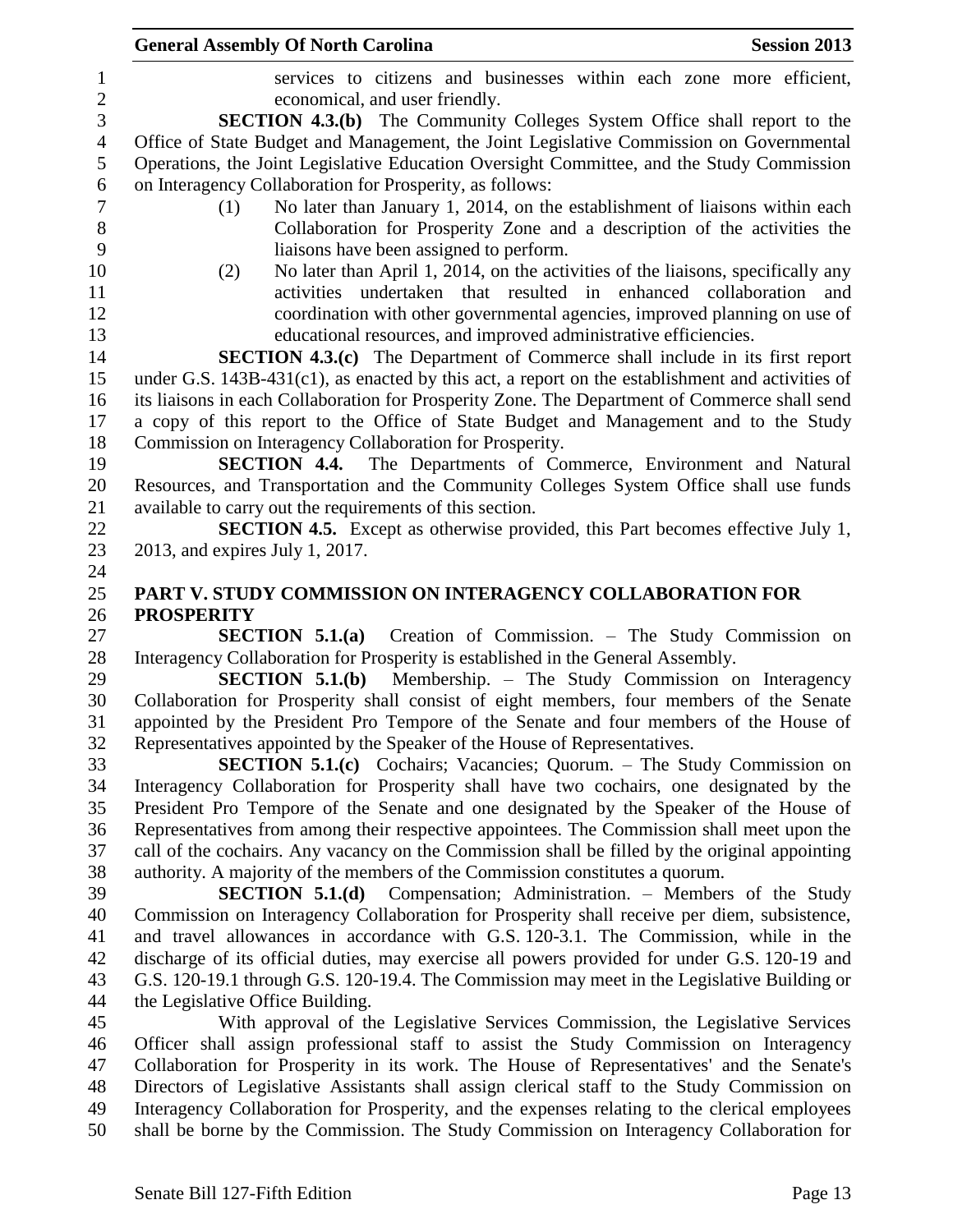| $\mathbf{1}$   | Prosperity may contract for professional, clerical, or consultant services, as provided by                     |
|----------------|----------------------------------------------------------------------------------------------------------------|
| $\overline{2}$ | G.S. 120-32.02.                                                                                                |
| 3              | <b>SECTION 5.2.(a)</b> Duties. – The Study Commission on Interagency Collaboration                             |
| $\overline{4}$ | for Prosperity shall review the reports submitted by the Departments of Commerce,                              |
| 5              | Environment and Natural Resources, and Transportation and the Community Colleges System                        |
| 6              | Office pursuant to Part IV of this act and any other information the Commission deems                          |
| $\tau$         | relevant. The Commission may also study and recommend to the 2014 Regular Session of the                       |
| $8\,$          | 2013 General Assembly legislation on the following topics:                                                     |
| 9              | Enhancing collaboration and cooperation between State and other<br>(1)                                         |
| 10             | governmental agencies in order to streamline and improve services to                                           |
| 11             | citizens and businesses, to make such services more user-friendly, and to                                      |
| 12             | implement collaborative and cooperative interagency measures to enhance                                        |
| 13             | access to services.                                                                                            |
| 14             | Reducing barriers faced by citizens and businesses in accessing services that<br>(2)                           |
| 15             | are unnecessarily caused by agency specialization (which may produce a                                         |
| 16             | "silo mentality").                                                                                             |
| 17             | Additional recommendations regarding liaison personnel, including<br>(3)                                       |
| 18             | expanding the requirement to other State departments.                                                          |
| 19             | Ways to integrate collaboration between educational institutions in each<br>(4)                                |
| 20             | Collaboration for Prosperity Zone on the one hand and other governmental                                       |
| 21<br>22       | agencies and local businesses on the other.                                                                    |
| 23             | Requiring the establishment of interagency one-stop shops in each<br>(5)<br>Collaboration for Prosperity Zone. |
| 24             | Consolidation of programs or services.<br>(6)                                                                  |
| 25             | Cross-training of employees.<br>(7)                                                                            |
| 26             | Identification of offices, equipment, and support services that may be<br>(8)                                  |
| 27             | efficiently and economically shared between agencies in each Collaboration                                     |
| 28             | for Prosperity Zone.                                                                                           |
| 29             | The grouping of counties within each Collaboration for Prosperity Zone to<br>(9)                               |
| 30             | determine whether there is a better configuration while keeping the same                                       |
| 31             | overall number of zones.                                                                                       |
| 32             | The report containing the recommendations shall identify any savings or costs identified by the                |
| 33             | Commission as likely to result from its recommendations.                                                       |
| 34             | <b>SECTION 5.2.(b)</b> Report. – The Study Commission on Interagency Collaboration                             |
| 35             | for Prosperity shall report its recommendations under this section to the 2014 Regular Session                 |
| 36             | of the 2013 General Assembly.                                                                                  |
| 37             | <b>SECTION 5.2.(c)</b> Agency Cooperation. – All State departments and agencies and                            |
| 38             | local governments and their subdivisions shall furnish the Study Commission on Interagency                     |
| 39             | Collaboration for Prosperity with any information in their possession or available to them.                    |
| 40             | <b>SECTION 5.2.(d)</b> Commission Termination. - The Study Commission on                                       |
| 41             | Interagency Collaboration for Prosperity shall terminate on the filing of its report or on July 1,             |
| 42             | 2014, whichever is later.                                                                                      |
| 43             |                                                                                                                |
| 44             | PART VI. REGIONAL ECONOMIC DEVELOPMENT COMMISSIONS/STATUTES                                                    |
| 45             | <b>CREATING COMMISSIONS REPEALED</b>                                                                           |
| 46             | <b>SECTION 6.1.</b> Articles 2 and 4 of Chapter 158 of the General Statutes are                                |
| 47             | repealed.                                                                                                      |
| 48             | <b>SECTION 6.2.</b> Upon the dissolution of North Carolina's Eastern Region, the North                         |
| 49             | Carolina's Eastern Region Development Commission, the governing body of North Carolina's                       |
| 50             | Eastern Region, shall liquidate the assets of the Region to the extent possible and distribute all             |
| 51             | Region assets to the counties of the Region in proportion to the amount of the vehicle                         |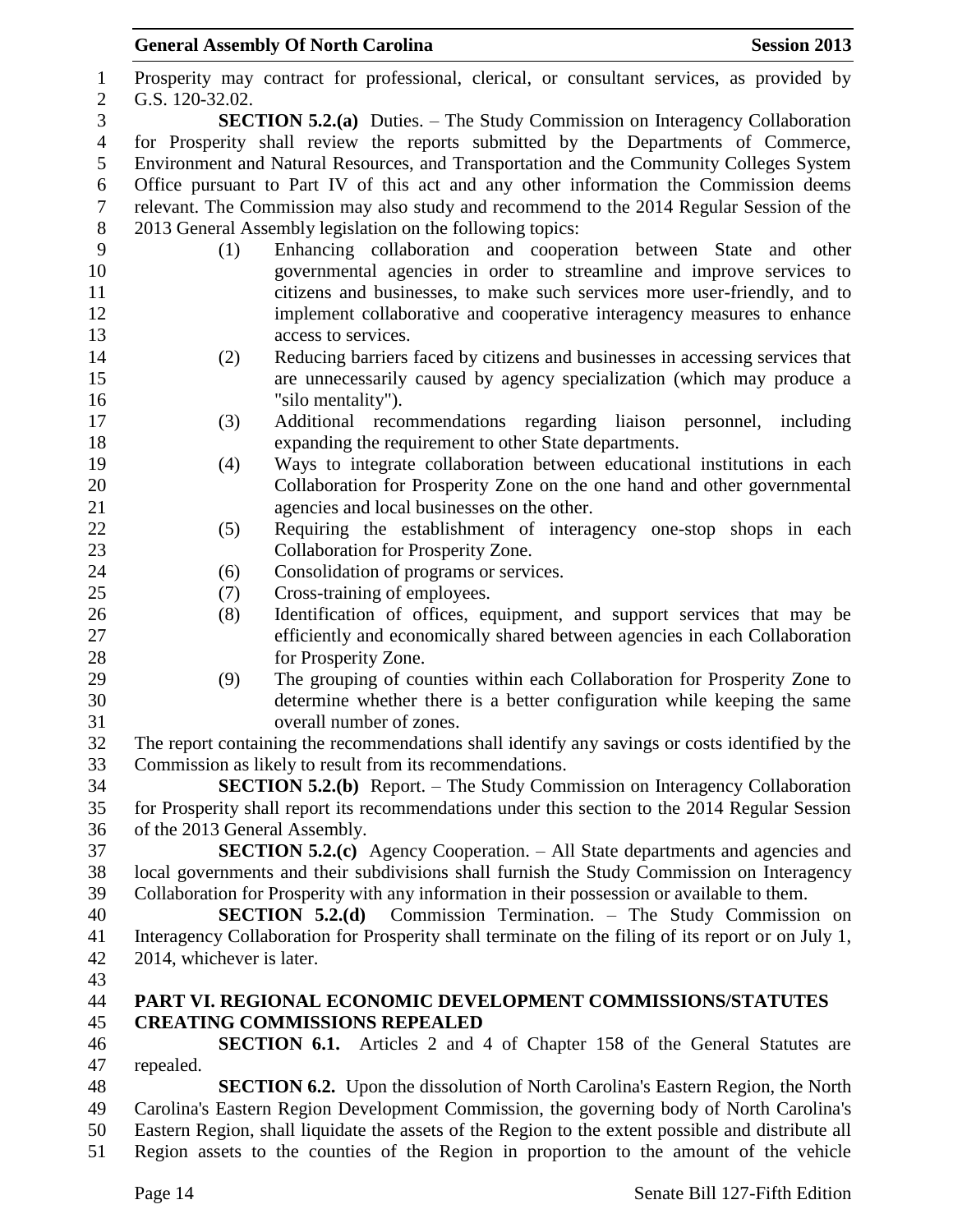registration tax levied by the Commission and collected in each county. The assets of the Region that exceed the amount of the vehicle registration tax collected by the counties and are attributable to an appropriation made to the Region by the General Assembly shall revert to the General Fund and may not be distributed to the counties. A county may use funds distributed to it pursuant to this subsection only for economic development projects and infrastructure construction projects. In calculating the amount to be refunded to each county, the Region shall first allocate amounts loaned and not yet repaid as follows:

- (1) Amounts loaned for a project in a county will be allocated to that county to the extent of its beneficial ownership of the principal of the interest-bearing trust account in which the proceeds of the vehicle registration tax levied by the Commission was placed, and the county will become the owner of the right to repayment of the amount loaned to the extent of its beneficial ownership of the principal of the trust account.
- (2) Amounts not allocated pursuant to subdivision (1) of this subsection shall be allocated among the remaining counties in proportion to the amount of the vehicle registration tax collected in each county, and the remaining counties shall become the owners of the right to repayment of the amounts loaned in proportion to the amount of the vehicle registration tax collected in each county.
- Notes and other instruments representing the right to repayment shall, upon dissolution of the Region, be held and collected by the State Treasurer, who shall disburse the collections to the counties as provided in this subsection.

 The Commission shall distribute those assets that it is unable to liquidate among the Region counties insofar as practical on an equitable basis, as determined by the Commission. Upon termination, the State of North Carolina shall succeed to any remaining rights, obligations, and liabilities of the Region not assigned to the Region counties.

**SECTION 6.3.** G.S. 120-123 reads as rewritten:

 "**§ 120-123. Service by members of the General Assembly on certain boards and commissions.**

 No member of the General Assembly may serve on any of the following boards or commissions: …

- 
- 
- (62) The North Carolina's Northeast Commission, as established by G.S. 158-8.2. …."
- **SECTION 6.4.** G.S. 143-215.42 reads as rewritten:

# "**§ 143-215.42. Acquisition of lands.**

…

 (h) This section shall not authorize acquisition by condemnation of interests in land within the boundaries of any project to be constructed by the Tennessee Valley Authority, its agents or subdivision or any project licensed by the Federal Power Commission or interests in 41 land owned or held for use by a public utility, as defined in G.S. 62-3. No commission created 42 pursuant to G.S. 158-8 shall condemn or acquire any property to be used by the Tennessee Valley Authority, its agents or subdivision."

**SECTION 6.5.** G.S. 143-506.10 reads as rewritten:

### "**§ 143-506.10. Designation of growth centers; achieving balanced growth.**

 It shall be the policy of the State of North Carolina to support the expansion of the State and to designate growth areas or centers with the potential, capacity and desire for growth. The Governor, with the advice of county and municipal government officials and citizens, is charged with designating growth areas or centers, which shall include at least one center in each North Carolina county. Designation of growth areas or centers shall be reviewed annually.